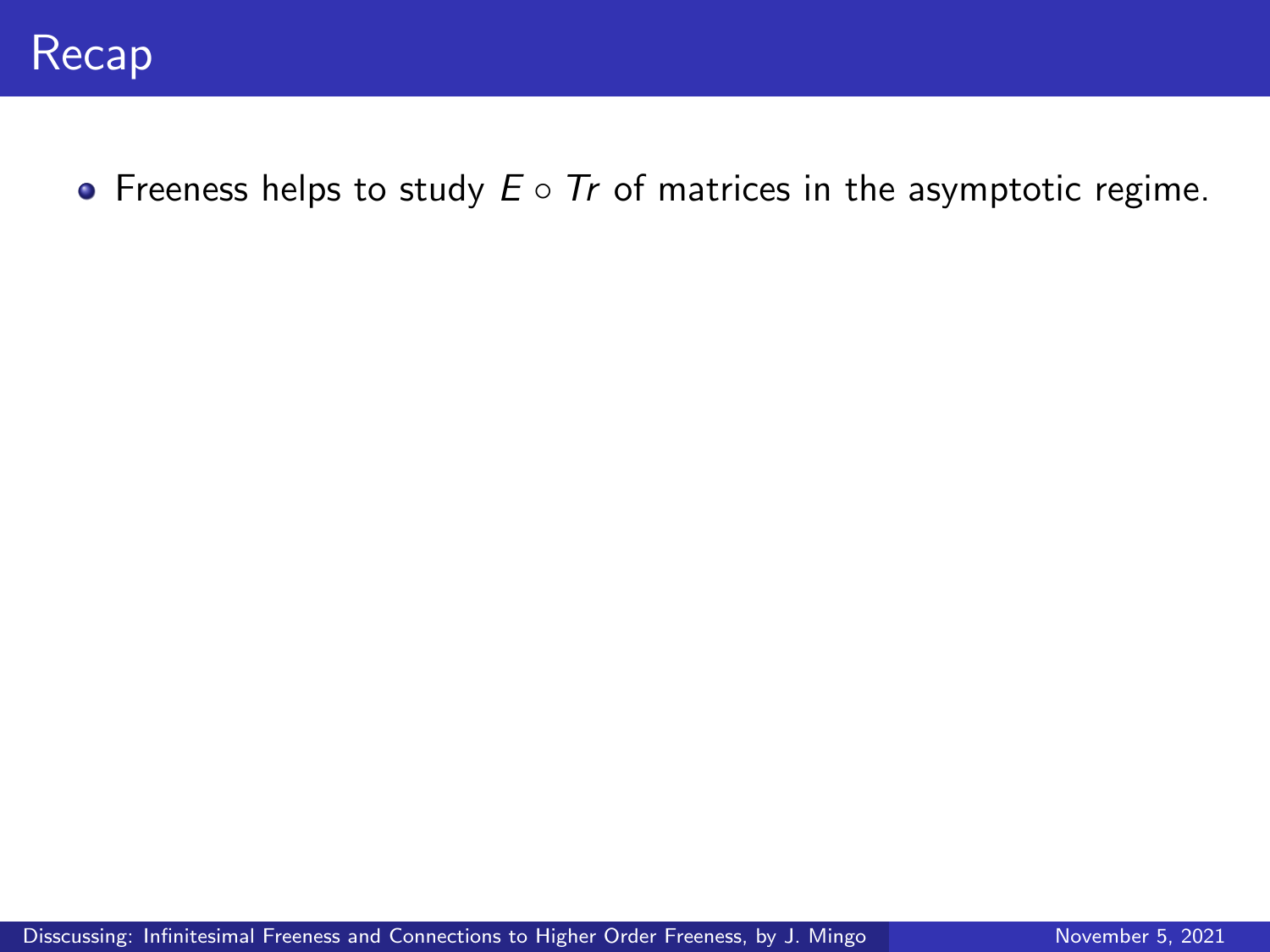But for constant matrices all tend to 0 in the limit.

$$
\begin{pmatrix} 4 & 0 & 0 & \cdots \\ 0 & 0 & 0 & \cdots \\ 0 & 0 & 0 & \cdots \\ \vdots & \vdots & \vdots & \ddots \end{pmatrix} = \begin{pmatrix} 5 & 1 & 0 & \cdots \\ 0 & 1 & 0 & \cdots \\ 0 & 0 & 0 & \cdots \\ \vdots & \vdots & \vdots & \ddots \end{pmatrix} = \begin{pmatrix} 1 & 4 & 0 & \cdots \\ 2 & 3 & 0 & \cdots \\ 0 & 0 & 0 & \cdots \\ \vdots & \vdots & \vdots & \ddots \end{pmatrix}
$$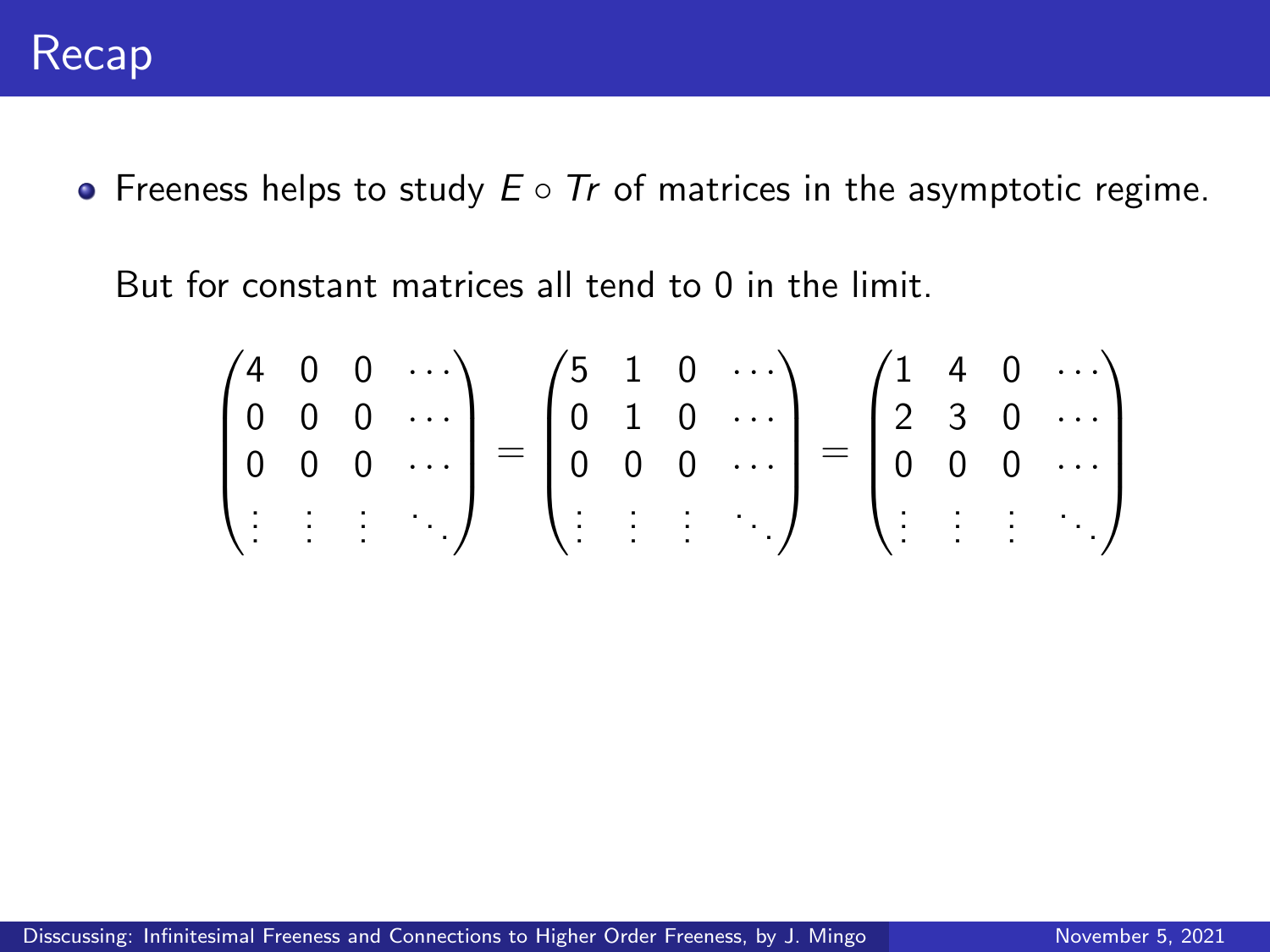But for constant matrices all tend to 0 in the limit.

$$
\begin{pmatrix} 4 & 0 & 0 & \cdots \\ 0 & 0 & 0 & \cdots \\ 0 & 0 & 0 & \cdots \\ \vdots & \vdots & \vdots & \ddots \end{pmatrix} = \begin{pmatrix} 5 & 1 & 0 & \cdots \\ 0 & 1 & 0 & \cdots \\ 0 & 0 & 0 & \cdots \\ \vdots & \vdots & \vdots & \ddots \end{pmatrix} = \begin{pmatrix} 1 & 4 & 0 & \cdots \\ 2 & 3 & 0 & \cdots \\ 0 & 0 & 0 & \cdots \\ \vdots & \vdots & \vdots & \ddots \end{pmatrix}
$$

If we want to distinguish, then we consider  $\varphi'_\mathsf{N}(\mathsf{a}_{\mathsf{i}_1}^{\mathsf{m}_1}$  $\binom{m_1}{i_1} b_{j_1}^{n_1}$  $j_1^{n_1} \cdots a_{i_k}^{m_k}$  $\int_{i_k}^{m_k} b_{j_k}^{n_k}$  $j_k^{n_k}$ )  $=$  $N(\varphi_N(a_{i_1}^{m_1}$  $\binom{m_1}{i_1} b_{j_1}^{n_1}$  $j_1^{n_1} \cdots a_{i_k}^{m_k}$  $\frac{m_k}{i_k} b_{j_k}^{n_k}$  $j_k^{n_k}$ ) –  $\varphi(a_{i_1}^{m_1})$  $\int_{i_1}^{m_1} b_{j_1}^{n_1}$  $j_1^{n_1} \cdots a_{i_k}^{m_k}$  $\frac{m_k}{i_k}$   $b_{j_k}^{n_k}$  $\binom{n_k}{j_k}$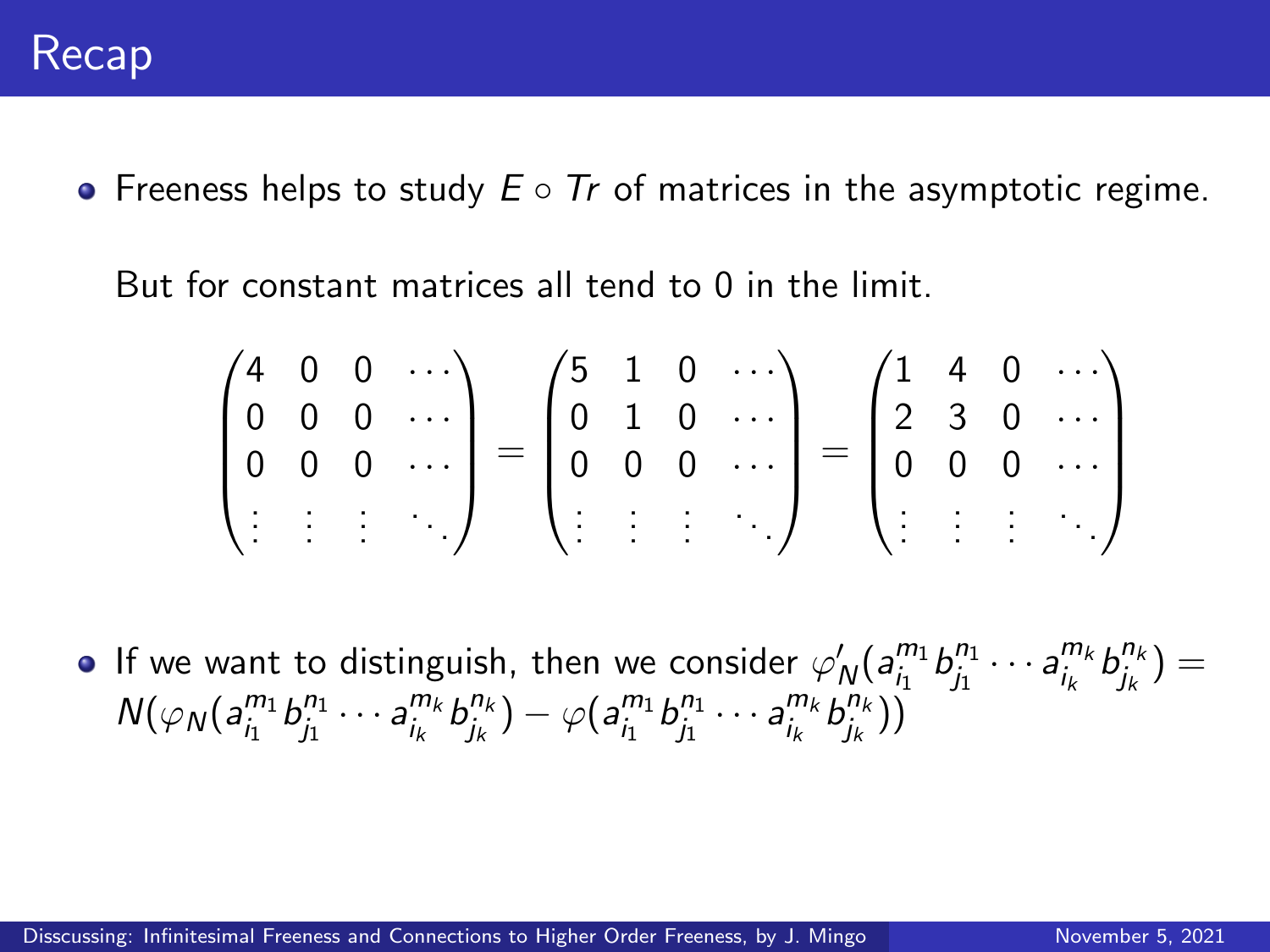But for constant matrices all tend to 0 in the limit.

$$
\begin{pmatrix} 4 & 0 & 0 & \cdots \\ 0 & 0 & 0 & \cdots \\ 0 & 0 & 0 & \cdots \\ \vdots & \vdots & \vdots & \ddots \end{pmatrix} = \begin{pmatrix} 5 & 1 & 0 & \cdots \\ 0 & 1 & 0 & \cdots \\ 0 & 0 & 0 & \cdots \\ \vdots & \vdots & \vdots & \ddots \end{pmatrix} = \begin{pmatrix} 1 & 4 & 0 & \cdots \\ 2 & 3 & 0 & \cdots \\ 0 & 0 & 0 & \cdots \\ \vdots & \vdots & \vdots & \ddots \end{pmatrix}
$$

If we want to distinguish, then we consider  $\varphi'_\mathsf{N}(\mathsf{a}_{\mathsf{i}_1}^{\mathsf{m}_1}$  $\binom{m_1}{i_1} b_{j_1}^{n_1}$  $j_1^{n_1} \cdots a_{i_k}^{m_k}$  $\int_{i_k}^{m_k} b_{j_k}^{n_k}$  $j_k^{n_k}$ )  $=$  $N(\varphi_N(a_{i_1}^{m_1}$  $\binom{m_1}{i_1} b_{j_1}^{n_1}$  $j_1^{n_1} \cdots a_{i_k}^{m_k}$  $\frac{m_k}{i_k} b_{j_k}^{n_k}$  $j_k^{n_k}$ ) –  $\varphi(a_{i_1}^{m_1})$  $\int_{i_1}^{m_1} b_{j_1}^{n_1}$  $j_1^{n_1} \cdots a_{i_k}^{m_k}$  $\frac{m_k}{i_k}$   $b_{j_k}^{n_k}$  $\binom{n_k}{j_k}$ 

We get a infinitesimal probability space  $(\mathcal{A},\varphi,\varphi')$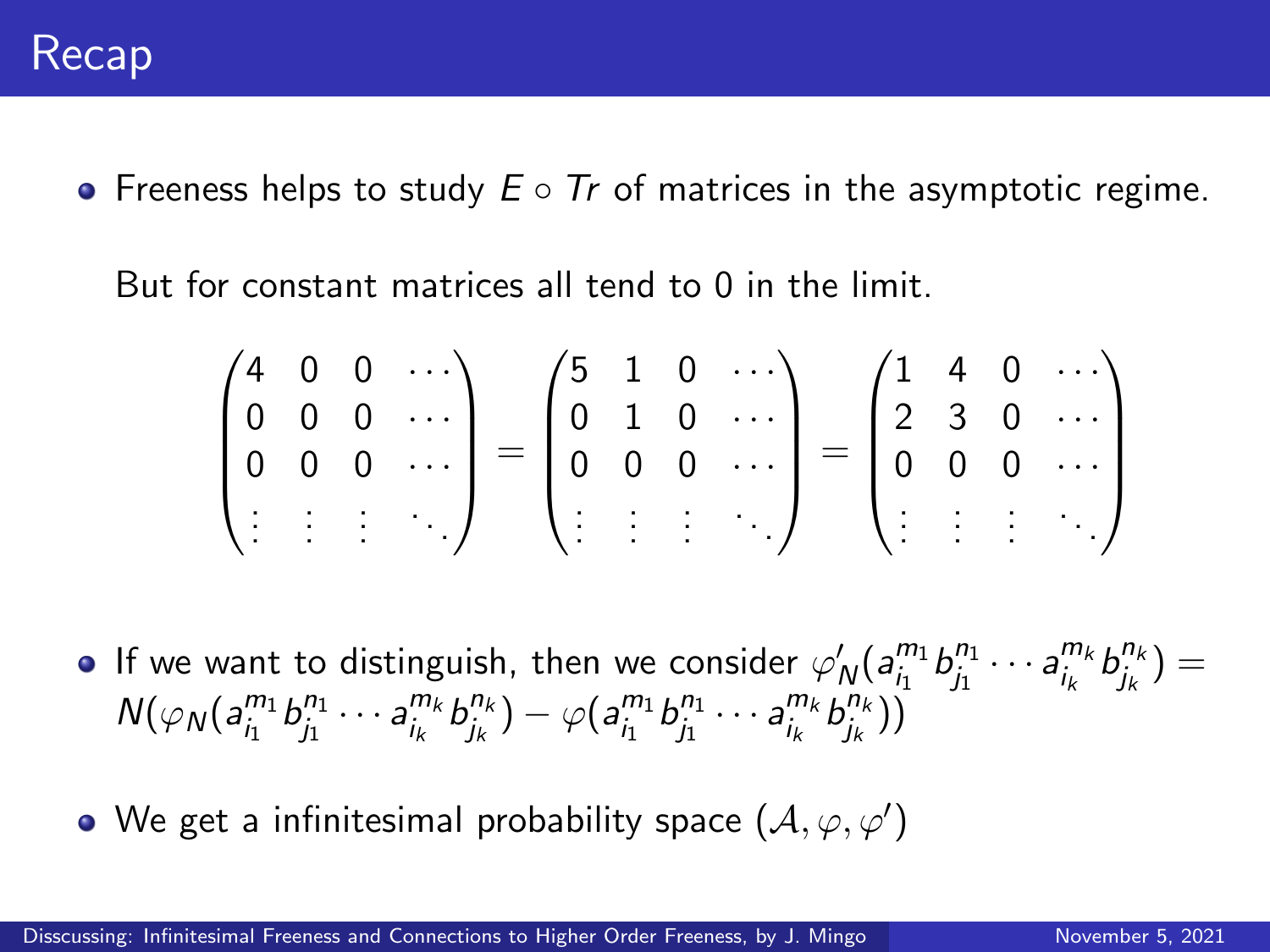

• Combinatorics of free probability are governed NC partitions.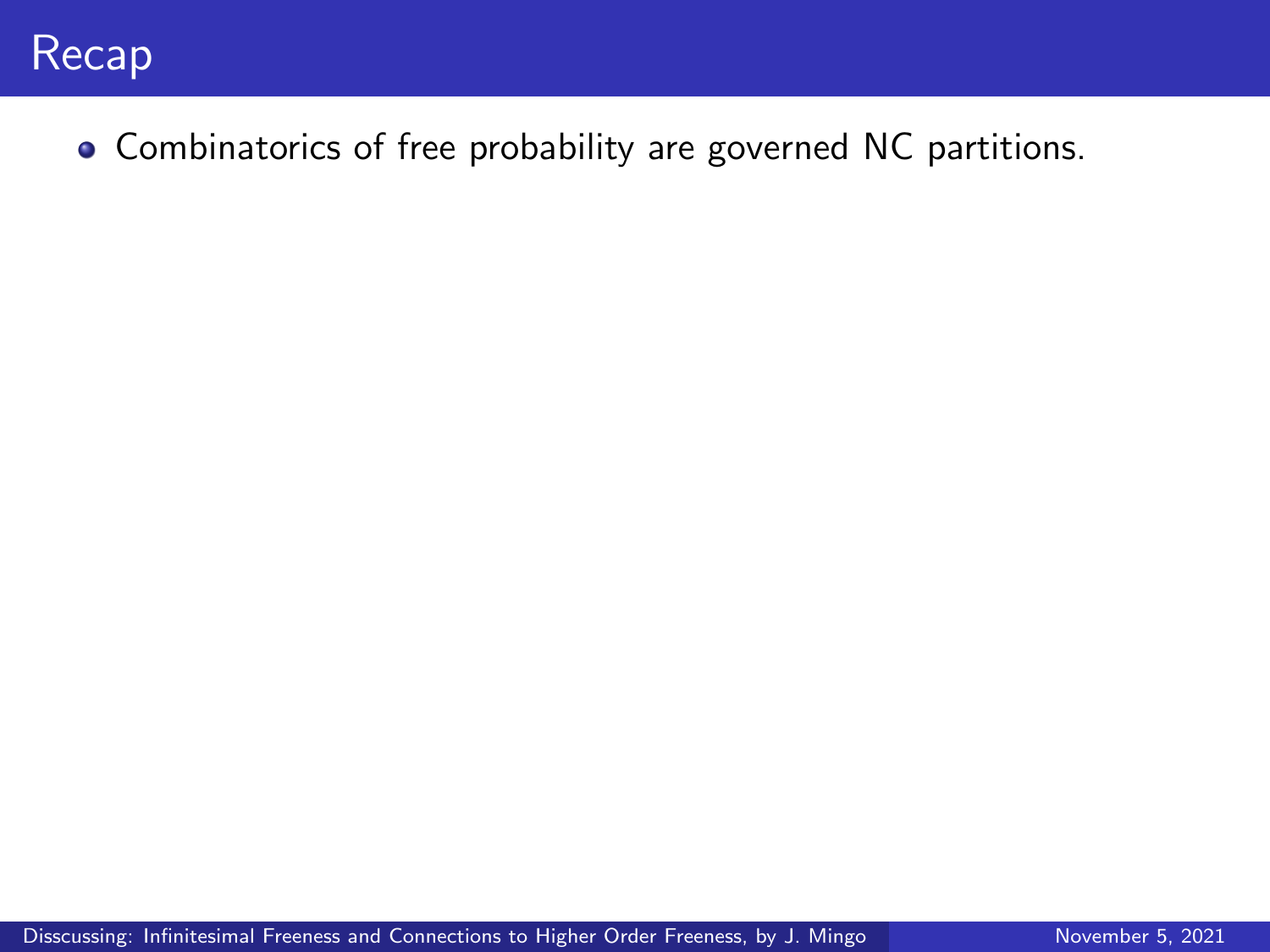

- Combinatorics of free probability are governed NC partitions.
- When working with infinitesimal freeness we 'differentiate' the formulas:

$$
\varphi_n = \sum_{\pi \in NC(n)} \prod_{V \in \pi} \kappa_{|V|}, \qquad \varphi'_n = \sum_{\pi \in NC(n)} \sum_{W \in \pi} \kappa_{|W|} \prod_{\substack{V \in \pi \\ V \neq W}} \kappa_{|V|}
$$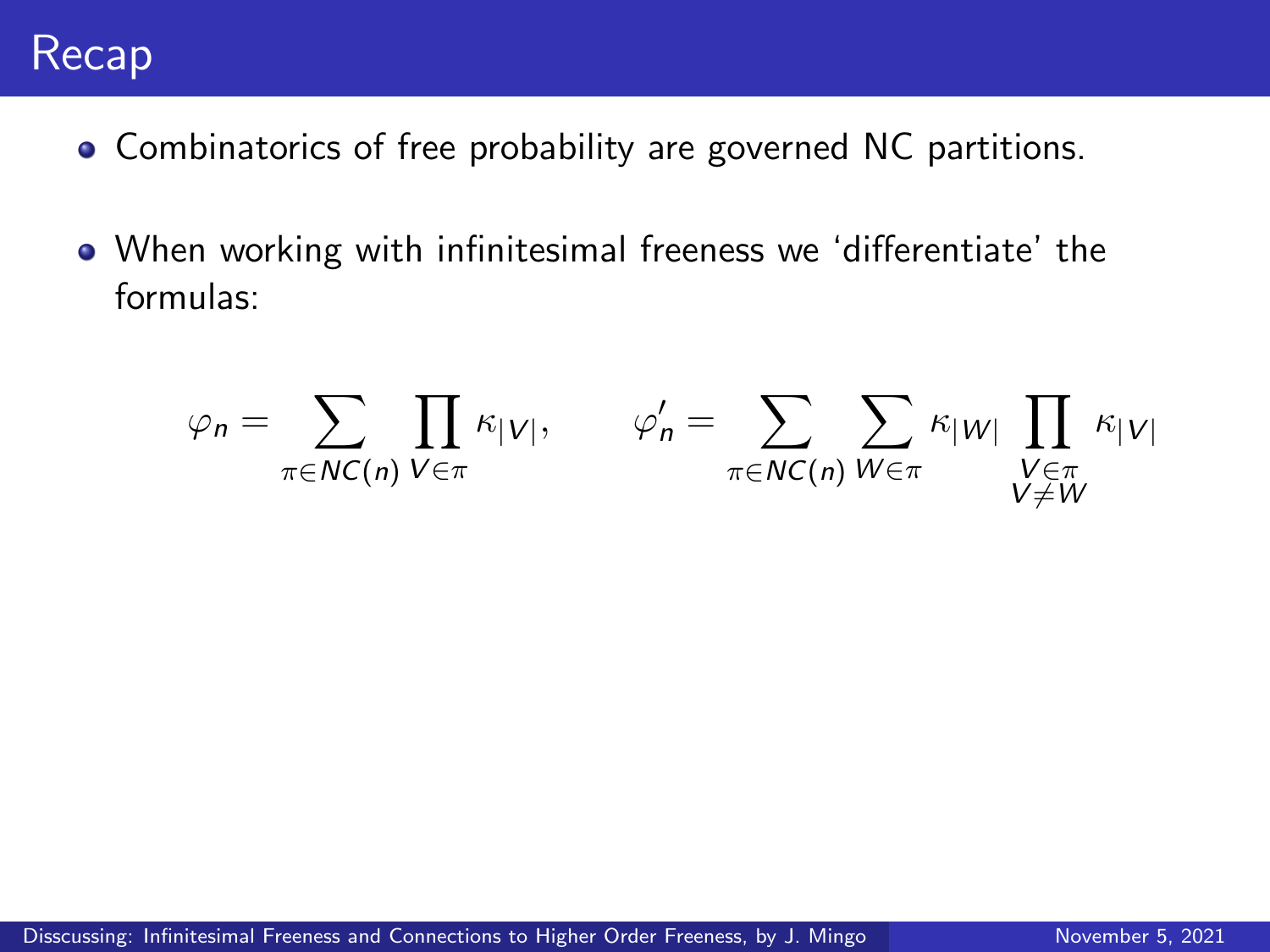

- Combinatorics of free probability are governed NC partitions.
- When working with infinitesimal freeness we 'differentiate' the formulas:

$$
\varphi_n = \sum_{\pi \in NC(n)} \prod_{V \in \pi} \kappa_{|V|}, \qquad \varphi'_n = \sum_{\pi \in NC(n)} \sum_{W \in \pi} \kappa_{|W|} \prod_{\substack{V \in \pi \\ V \neq W}} \kappa_{|V|}
$$

When computing infinitesimal distributions, non-crossing annular permutations appear

| $ NC_2(n) $             |     | 5  | 14 |     |
|-------------------------|-----|----|----|-----|
| $ NC_2^{\delta}(n,-n) $ | - 5 | 22 | 93 | 368 |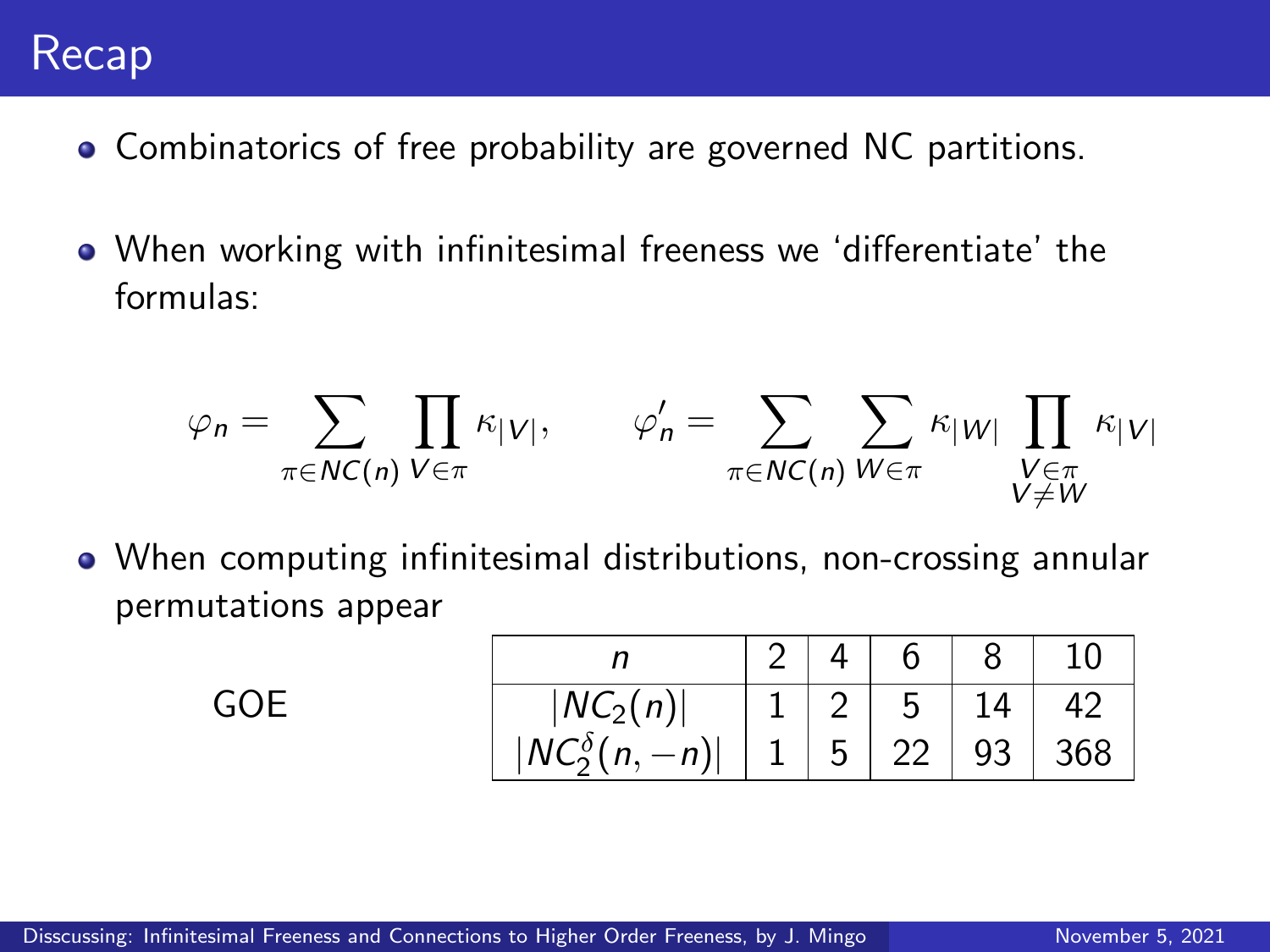

- Combinatorics of free probability are governed NC partitions.
- When working with infinitesimal freeness we 'differentiate' the formulas:

$$
\varphi_n = \sum_{\pi \in NC(n)} \prod_{V \in \pi} \kappa_{|V|}, \qquad \varphi'_n = \sum_{\pi \in NC(n)} \sum_{W \in \pi} \kappa_{|W|} \prod_{\substack{V \in \pi \\ V \neq W}} \kappa_{|V|}
$$

When computing infinitesimal distributions, non-crossing annular permutations appear

|              |                                           |  |   |    |   | 10  |  |
|--------------|-------------------------------------------|--|---|----|---|-----|--|
| GOE          | $\frac{ NC_2(n) }{ NC_2^{\delta}(n,-n) }$ |  | 2 |    |   | 42  |  |
|              |                                           |  | 5 | 22 |   | 368 |  |
| Real Wishart |                                           |  | 3 |    | ხ |     |  |
|              | $ S_{NC}(n,-n) $                          |  |   |    |   |     |  |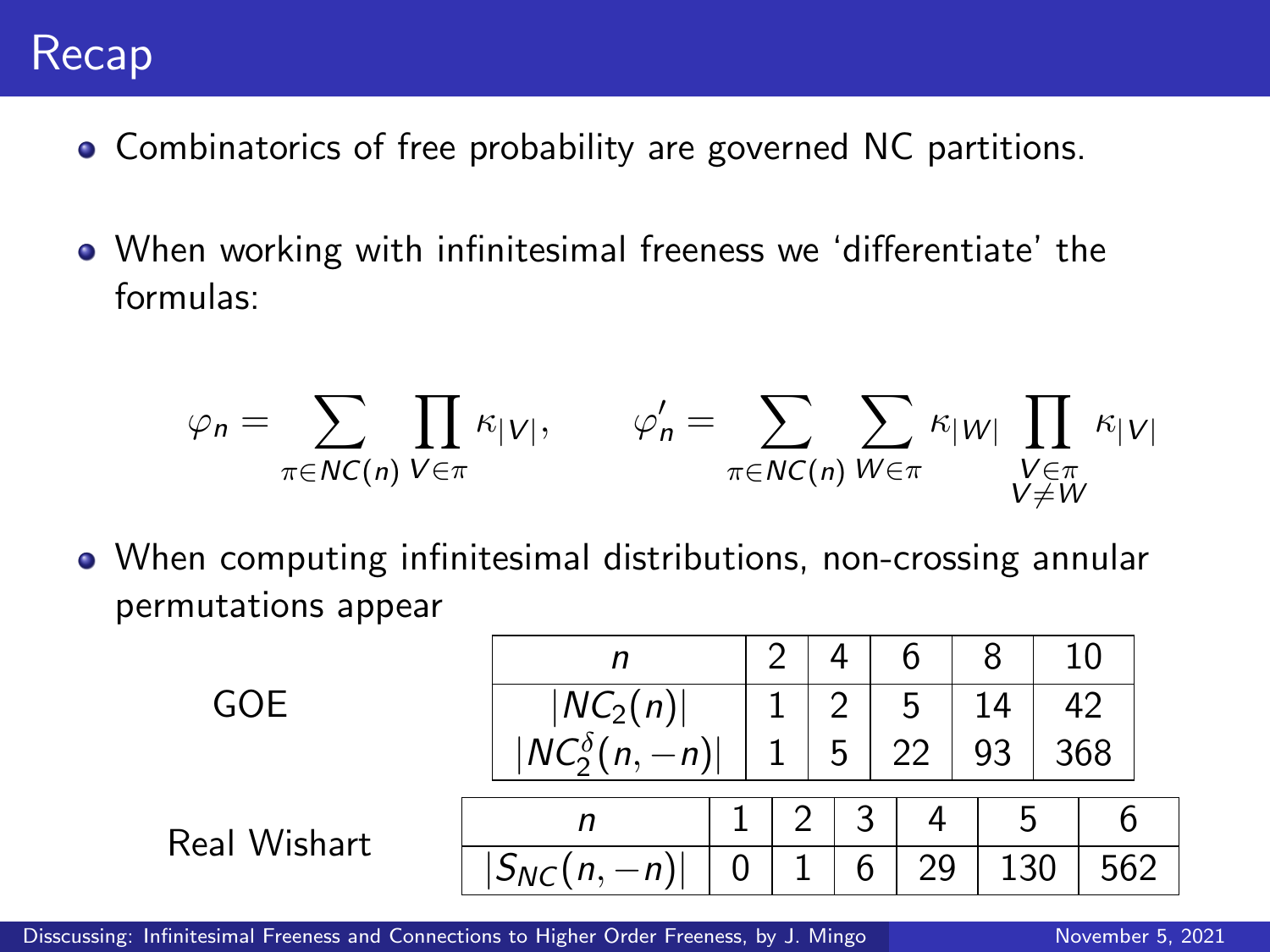The same infinitesimal moments appear if you look at the asymptotics of Hermite and Laguerre polynomials (Arizmendi, Garza-Vargas, Perales)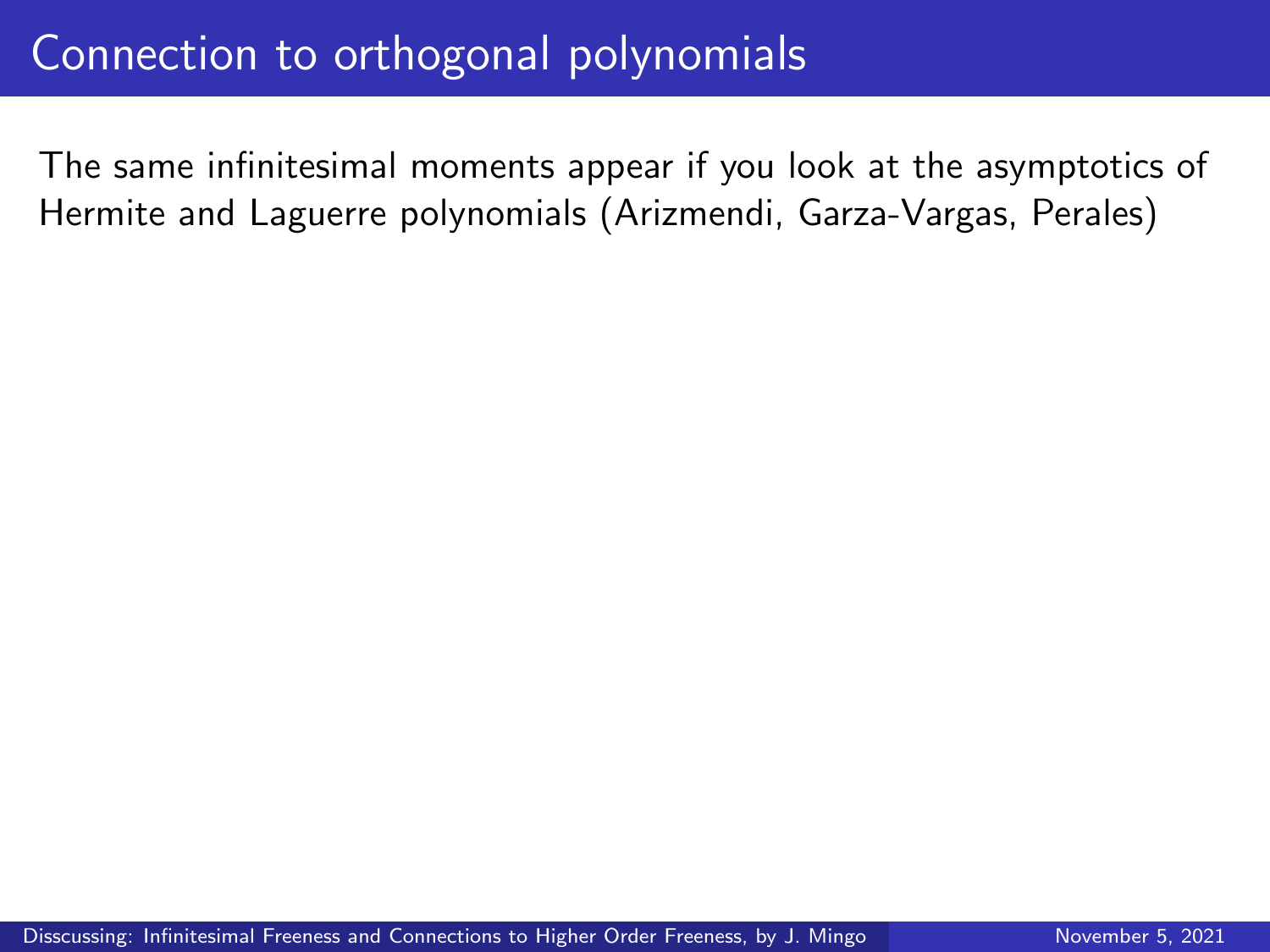The same infinitesimal moments appear if you look at the asymptotics of Hermite and Laguerre polynomials (Arizmendi, Garza-Vargas, Perales)

Framework: Consider a real-rooted polynomial of degree N.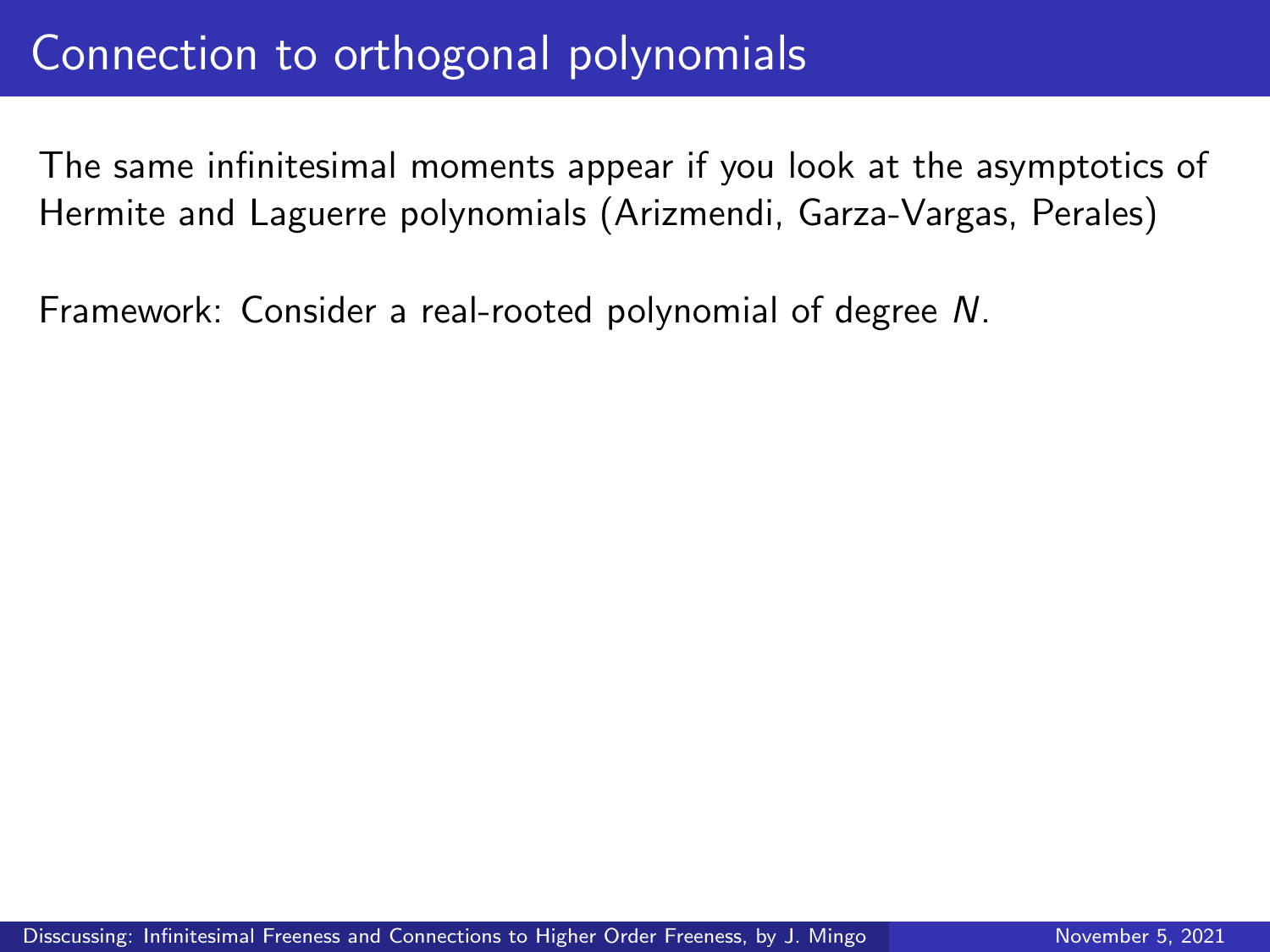The same infinitesimal moments appear if you look at the asymptotics of Hermite and Laguerre polynomials (Arizmendi, Garza-Vargas, Perales)

Framework: Consider a real-rooted polynomial of degree N.

Associate its empirical root distribution

$$
\mu_{\boldsymbol{\rho}} := \frac{1}{N} \sum_{i=1}^N \delta_{\lambda_i(\boldsymbol{\rho})}.
$$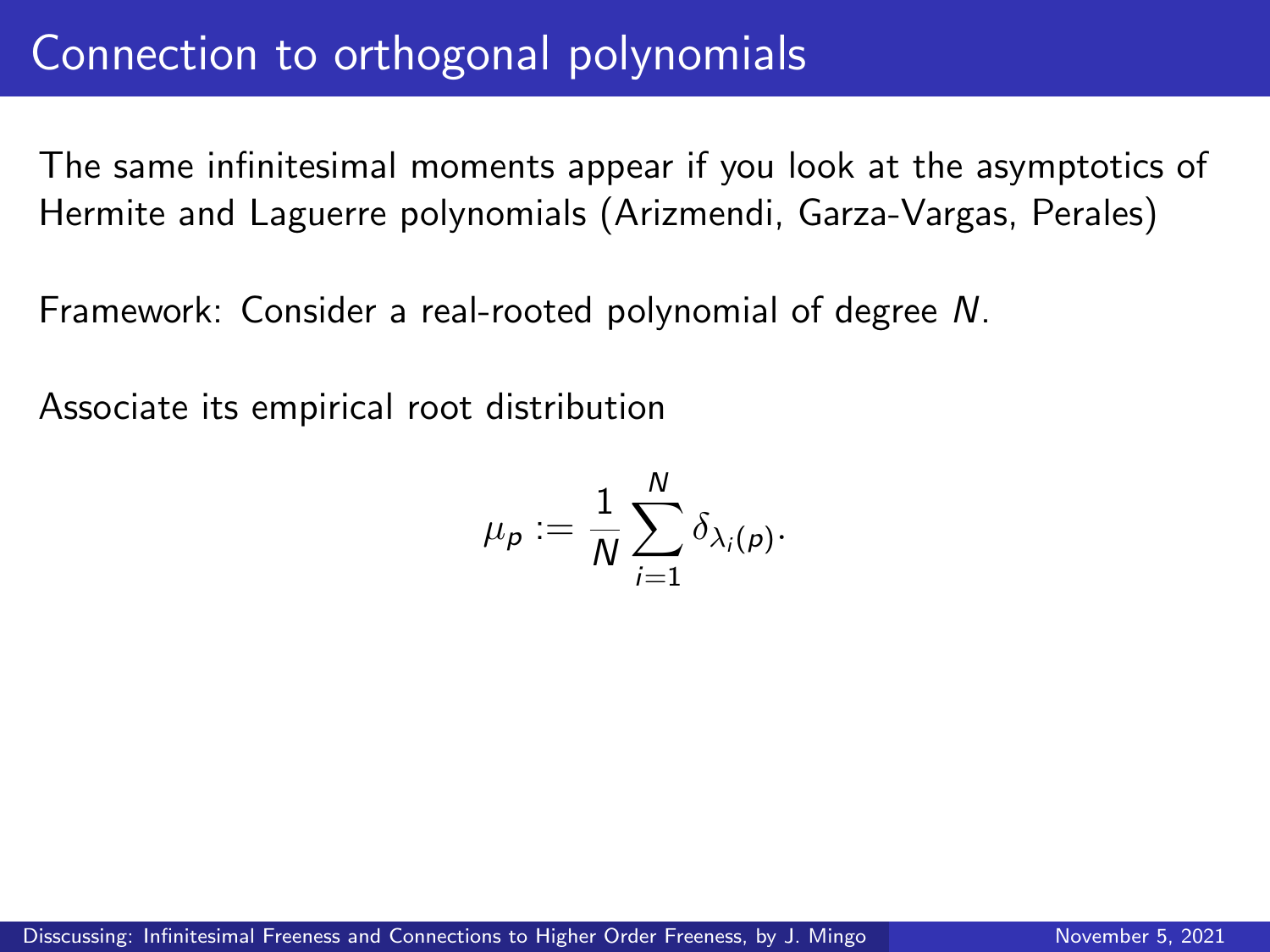The same infinitesimal moments appear if you look at the asymptotics of Hermite and Laguerre polynomials (Arizmendi, Garza-Vargas, Perales)

Framework: Consider a real-rooted polynomial of degree N.

Associate its empirical root distribution

$$
\mu_{\boldsymbol{\rho}} := \frac{1}{N} \sum_{i=1}^N \delta_{\lambda_i(\boldsymbol{\rho})}.
$$

Then, the k-th moment of the polynomial p is the k-th moment of  $\mu_p$ :

$$
m_k(p) := \frac{1}{N} \sum_{i=1}^N \lambda_i(p)^k.
$$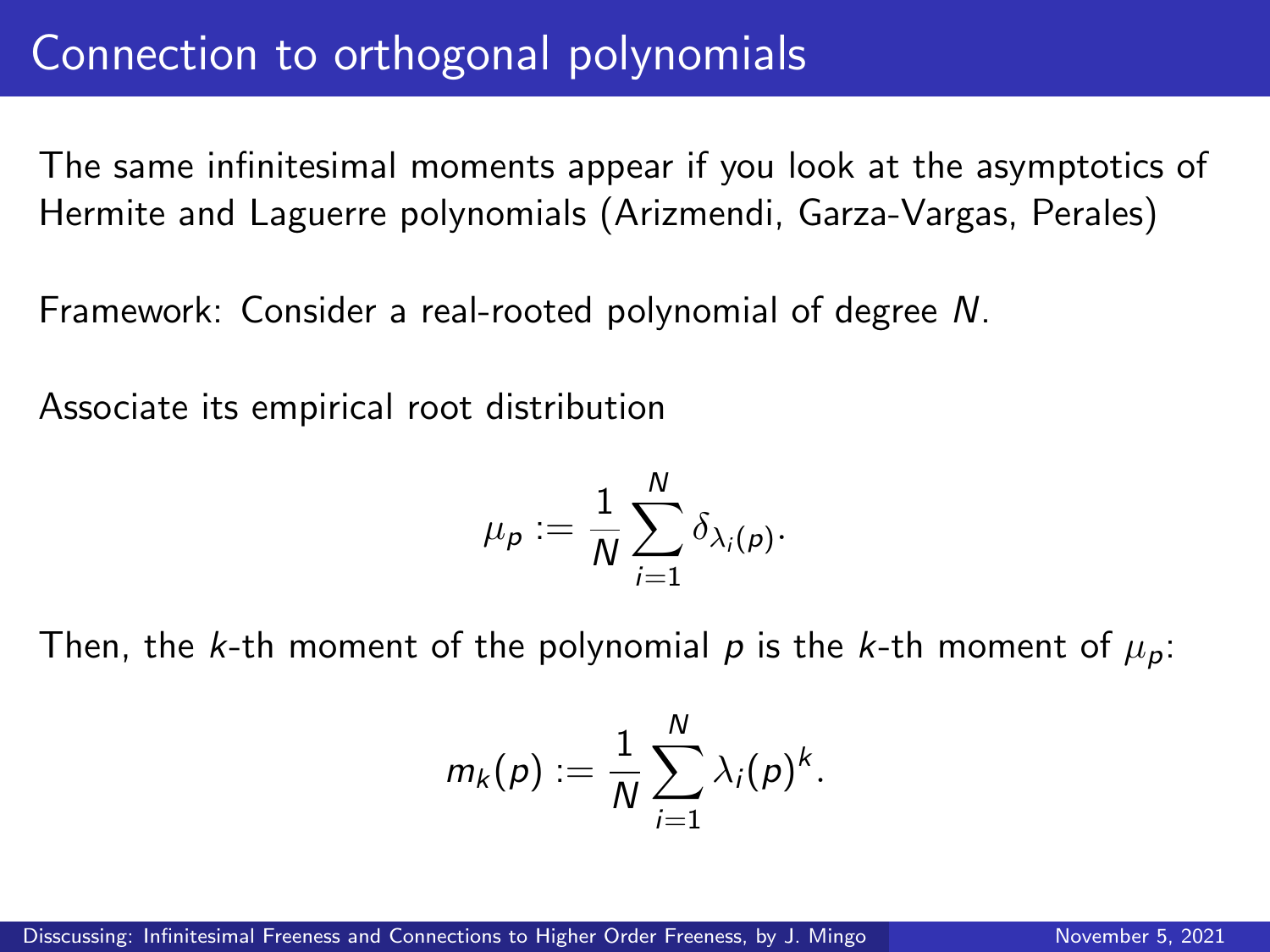A sequence of polynomials  $(\rho_N)_{N=1}^\infty$  has an asymptotic distribution if

$$
m_k := \lim_{N \to \infty} m_k(p_N) < \infty \qquad \text{for } k \geq 1
$$

and  $(m_k)_{k=1}^\infty$  is the sequence of moments of some distribution  $\mu.$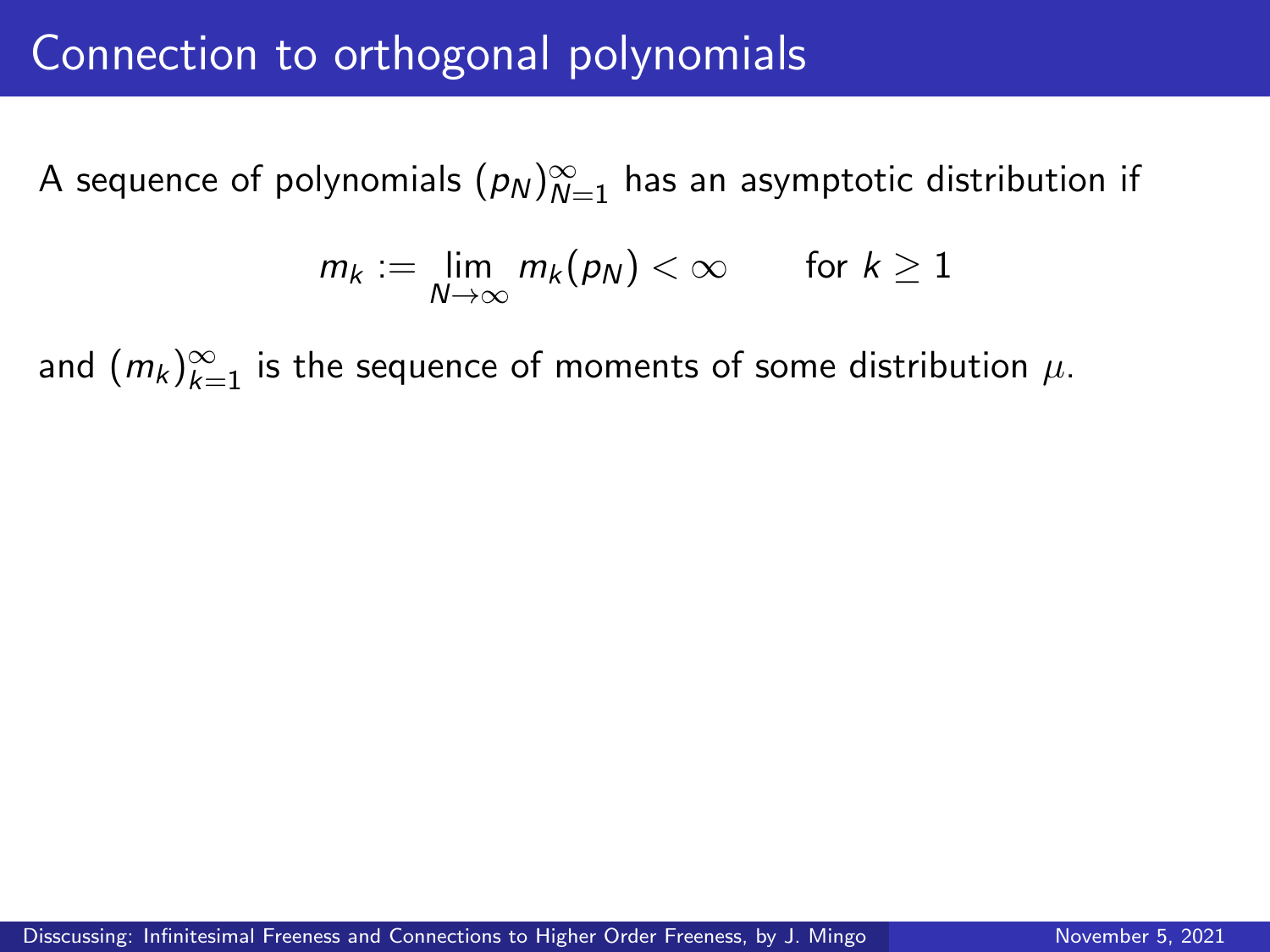A sequence of polynomials  $(\rho_N)_{N=1}^\infty$  has an asymptotic distribution if

$$
m_k := \lim_{N \to \infty} m_k(p_N) < \infty \qquad \text{for } k \geq 1
$$

and  $(m_k)_{k=1}^\infty$  is the sequence of moments of some distribution  $\mu.$ 

We further say that  $(\rho_N)_{N=1}^\infty$  has an infinitesimal limiting distribution if

$$
m'_k := \lim_{N \to \infty} N(m_k(p_N) - m_k) < \infty \quad \text{for } k \geq 1.
$$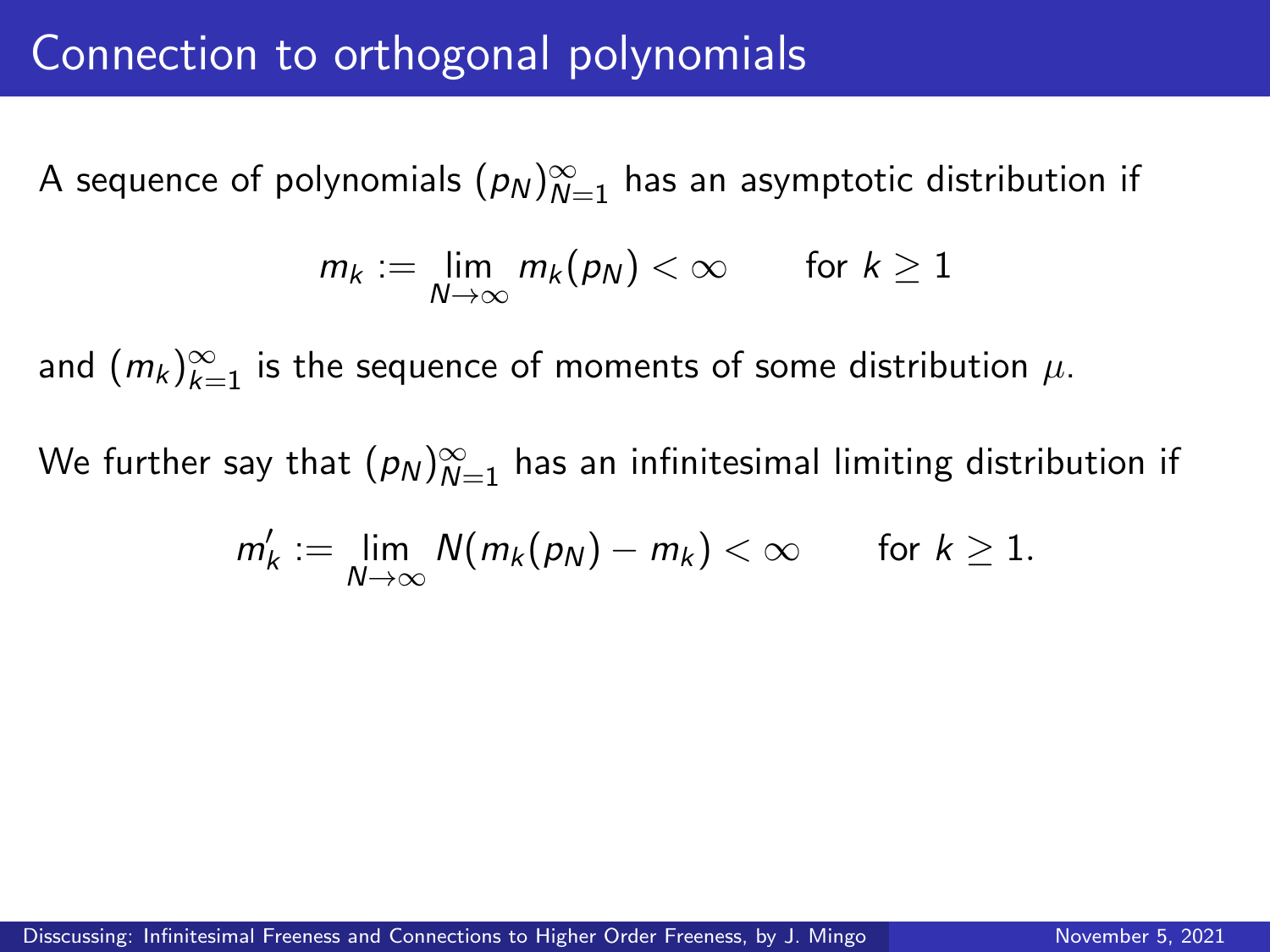A sequence of polynomials  $(\rho_N)_{N=1}^\infty$  has an asymptotic distribution if

$$
m_k := \lim_{N \to \infty} m_k(p_N) < \infty \qquad \text{for } k \geq 1
$$

and  $(m_k)_{k=1}^\infty$  is the sequence of moments of some distribution  $\mu.$ 

We further say that  $(\rho_N)_{N=1}^\infty$  has an infinitesimal limiting distribution if

$$
m'_k := \lim_{N \to \infty} N(m_k(p_N) - m_k) < \infty \quad \text{for } k \geq 1.
$$

For every degree N there exist natural polynomial convolution  $\mathbb{H}_N$  such that we get the free additive convolution on the limit. There also exist finite free cumulants  $(\kappa_j^N)_{j=1}^\infty$  that linearize  $\boxplus_N$  and tend to the free cumulants.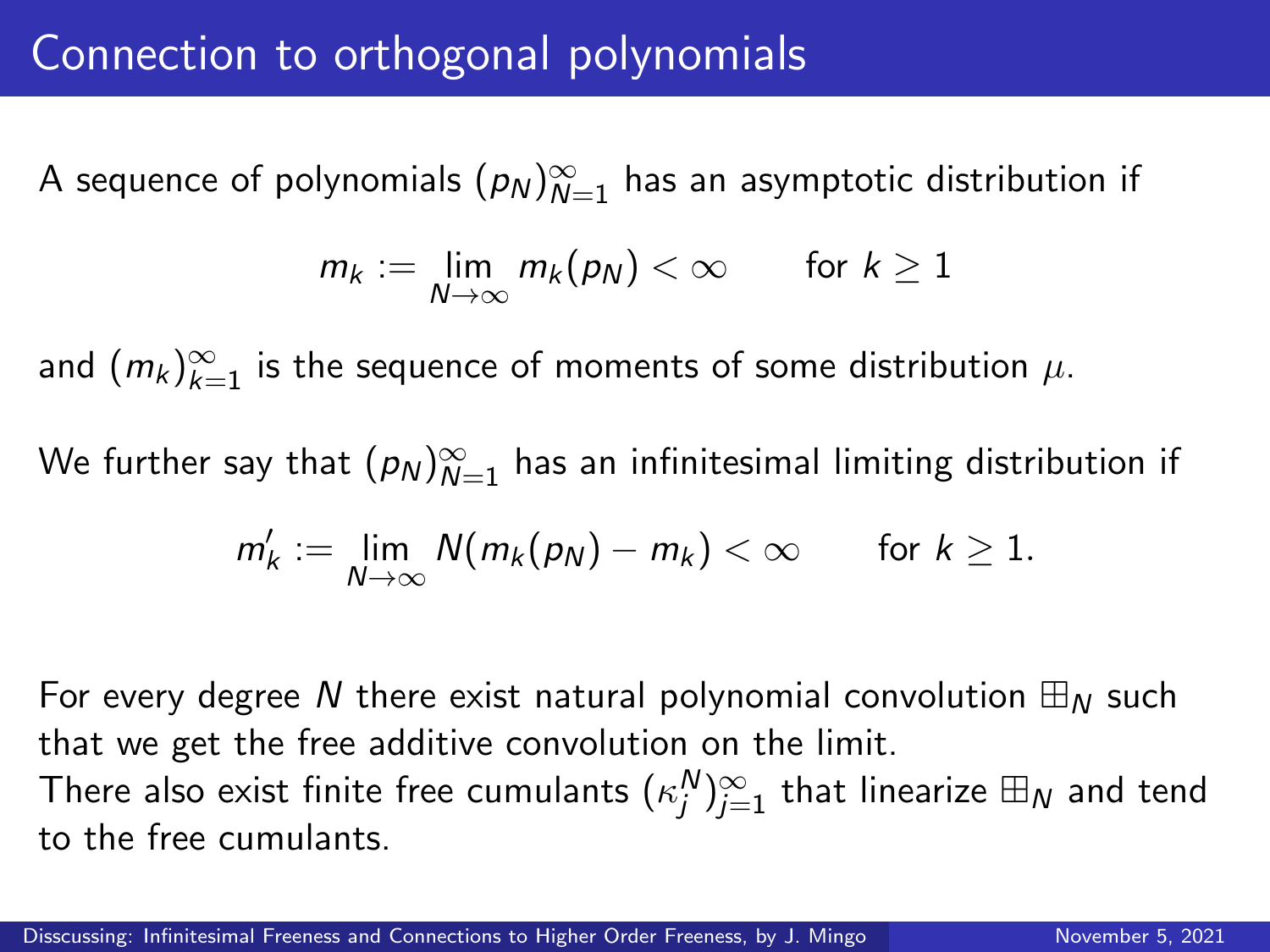### Asymptotics

### Theorem (Terms of order  $\Theta(1/d)$ )

Let p be a polynomial of degree N and  $j \leq N$ , then

$$
m_j(p)-\sum_{\pi\in NC(j)}\kappa_\pi^N(p)=-\frac{j}{2N}\sum_{\substack{r+s=j\\ \pi\in S_{NC}(r,-s)}}\frac{\kappa_\pi^N(p)}{rs}+O(1/N^2).
$$

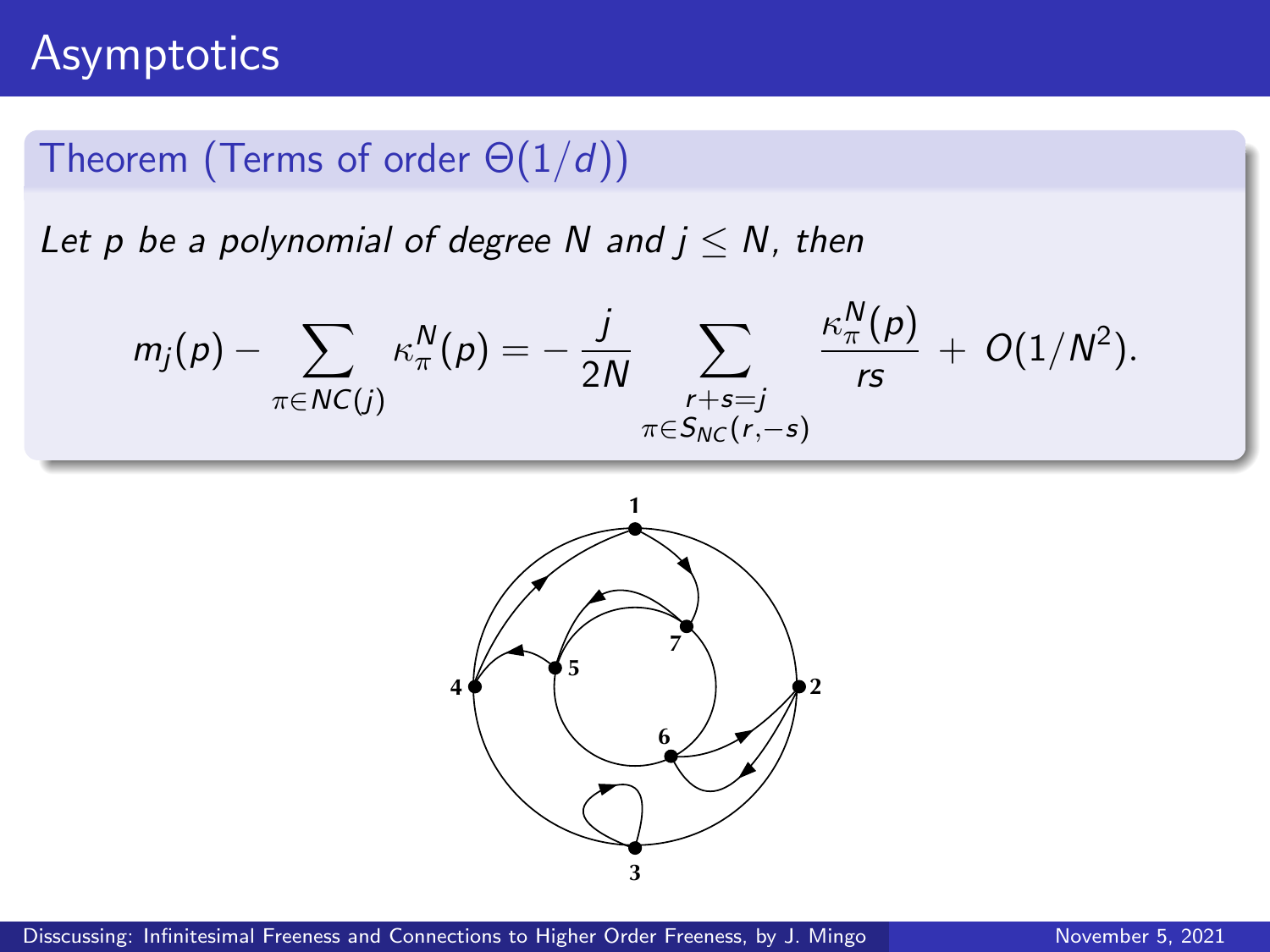#### Theorem

Let  $(u_j)_{j=1}^\infty$  and  $(v_j)_{j=1}^\infty$  be any two sequences of numbers. Then, for any n and any  $k = 0, \ldots, n - 1$  we have the following decomposition by genus:

$$
\frac{(-1)^{n-1}}{(n-1)!}\sum_{\substack{\sigma,\tau\in P(n)\\ \sigma\vee\tau=1_n\\ \#\sigma+\#\tau=n+1-k}}\mu(0_n,\sigma)\mu(0_n,\tau)u_{\sigma}v_{\tau}=(-1)^k\sum_{g=0}^{\lfloor k/2\rfloor} s_k^{(g)},
$$

where

$$
s_k^{(g)} = \sum_{\substack{\zeta \vdash n \\ |\zeta| = k+1-2g}} \frac{n}{\prod_{i=1}^{|\zeta|} \zeta_i \prod_{i=1}^n t_i^{\zeta_i}} \sum_{\alpha \in S_{NC}^{(g)}[\zeta]} u_\alpha v_{\alpha^{-1}\gamma_\zeta}
$$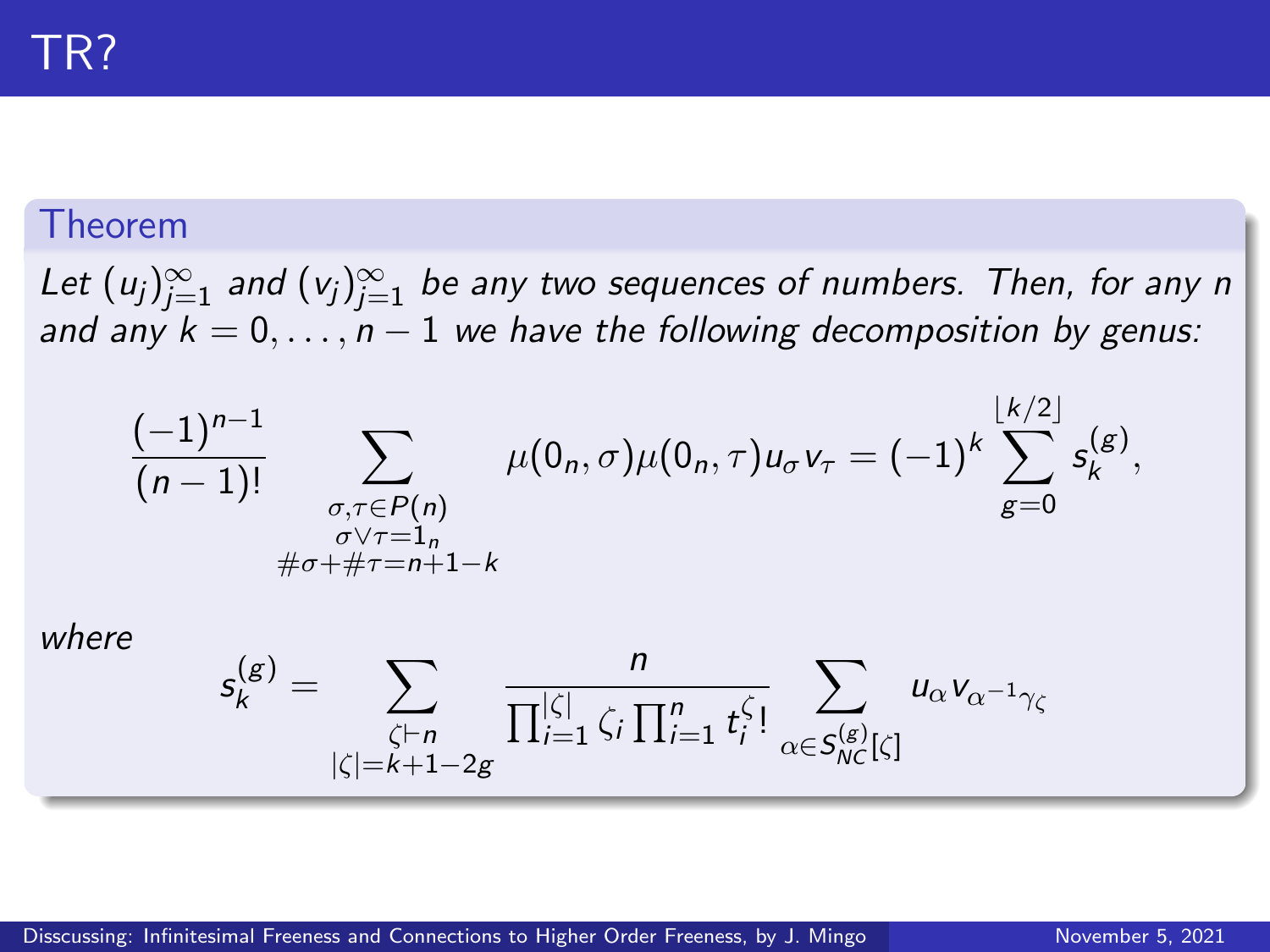### Theorem (Infinitesimal distributions)

Let  $\mu$  be a probability measure on  $\mathbb R$  with compact support and suppose that there is a sequence of polynomials  $(p_N)_{N=1}^\infty$ , such that

$$
\kappa_j^N(p_N)=\kappa_j(\mu).
$$

Then, the empirical distribution of  $(p_N)_{N=1}^{\infty}$  has an infinitesimal asymptotic distribution  $(\mu, \mu')$  with infinitesimal Cauchy transform given by

$$
G_{inf}(z) = \frac{G_{\mu}''(z)}{2G_{\mu}'(z)} - \frac{G_{\mu}'(z)}{G_{\mu}(z)}.
$$

or

$$
\mu'=\frac{1}{2}(M(M(\mu))-M(\mu))
$$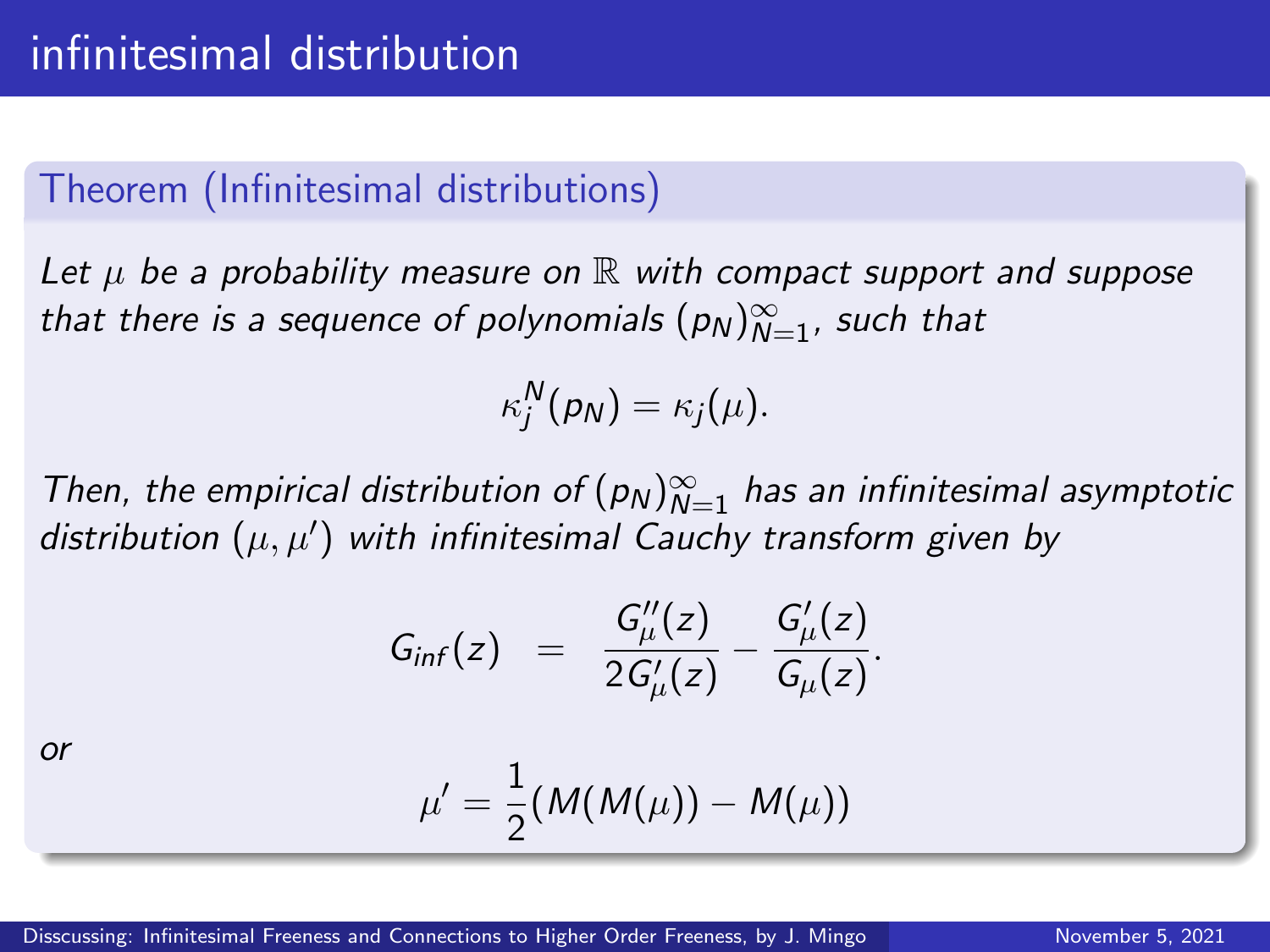Main tool: Relate with Second order Cauchy Transform (when  $k_{p,q} = 0$ )

#### Lemma

Let  $\mu$  be a measure with free cumulants  $(\kappa_n)_{n=1}^\infty$ , and let  $(\alpha_{r,s})_{r,s\geq 1}$  be the sequence

$$
\alpha_{r,s} := \sum_{\pi \in S_{NC}(r,s)} \kappa_{\pi}.
$$

Then the power series  $G(z, w) := \frac{1}{zw} \sum_{r,s \geq 1} \alpha_{r,s} z^{-r} w^{-s}$  can be written, at the level of formal power series, in terms of the Cauchy transform of  $\mu$ as follows

$$
G(z, w) = \frac{\partial^2}{\partial z \partial w} \log \left( \frac{G_\mu(w) - G_\mu(z)}{z - w} \right)
$$

.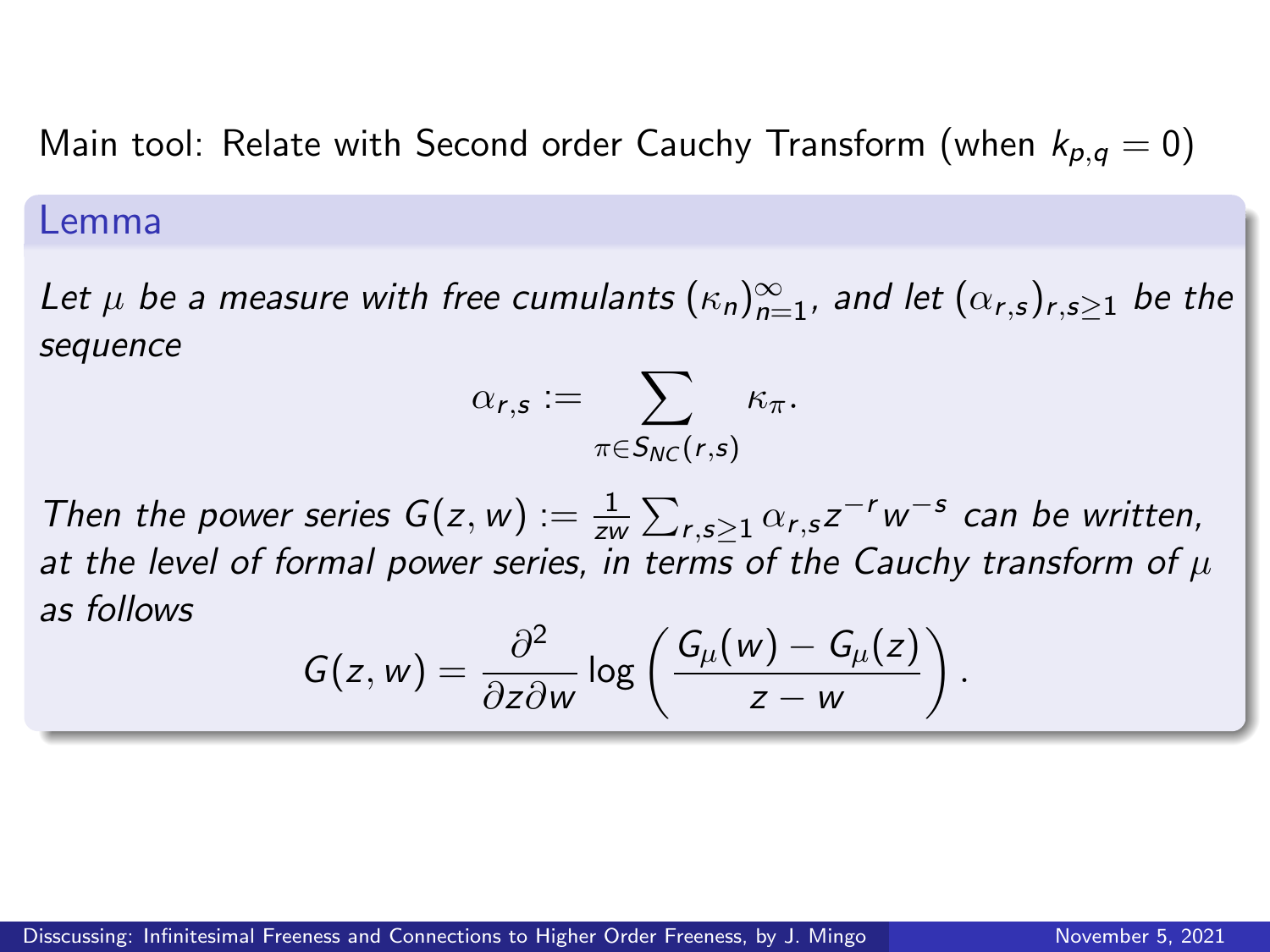## Example: Hermite polynomials

$$
\hat{H}_N(x) := \sum_{k=0}^{\lfloor \frac{N}{2} \rfloor} (-1)^k \frac{(N)_{2k} N^{\frac{N}{2}-k}}{k!2^k} x^{N-2k}.
$$

The  $\hat{H}_\mathsf{N}$  are real-rooted and  $\mu_{\hat{H}_\mathsf{N}} \xrightarrow[N \to \infty]{} \mu_\mathsf{sc}$  (semicircle law).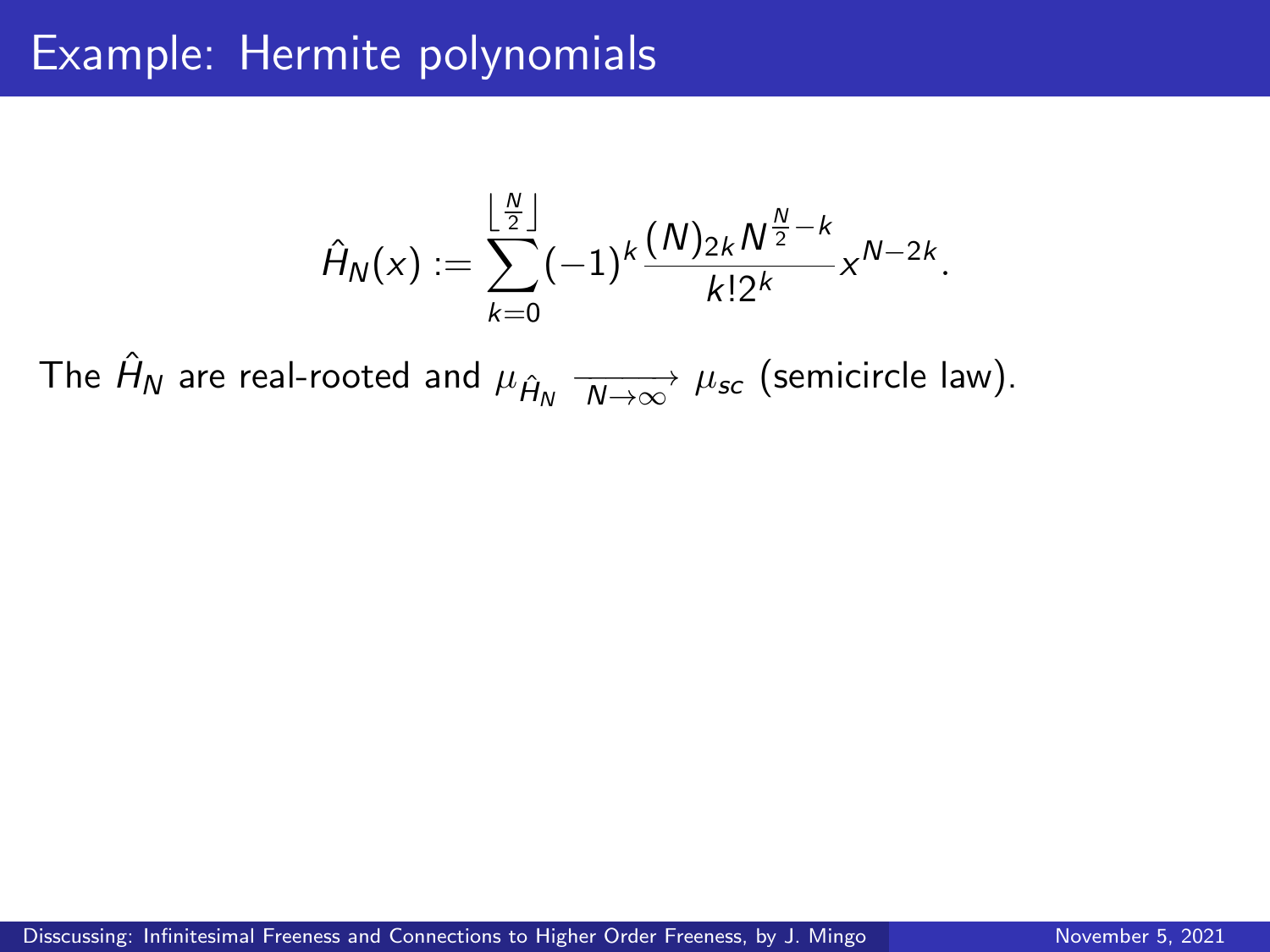### Example: Hermite polynomials

$$
\hat{H}_N(x) := \sum_{k=0}^{\left\lfloor \frac{N}{2} \right\rfloor} (-1)^k \frac{(N)_{2k} N^{\frac{N}{2}-k}}{k! 2^k} x^{N-2k}.
$$

The  $\hat{H}_\mathsf{N}$  are real-rooted and  $\mu_{\hat{H}_\mathsf{N}} \xrightarrow[N \to \infty]{} \mu_\mathsf{sc}$  (semicircle law).

Moreover, infinitesimal odd moments are 0 are and the even moments are

$$
-1, -5, -22, -93, -386, -1586, \ldots, \quad m'_{2n} = \frac{1}{2} \left( {2n \choose n} - 2^{2n} \right).
$$

This closed formula is obtained using annular pair partitions in  $S_{NC}(r, -s)$ .

Inf. distribution: 
$$
d\mu'(x) = \frac{1}{2} \left( \frac{1}{\pi} \frac{1}{\sqrt{4 - x^2}} dx - \frac{\delta_{-2} + \delta_2}{2} \right).
$$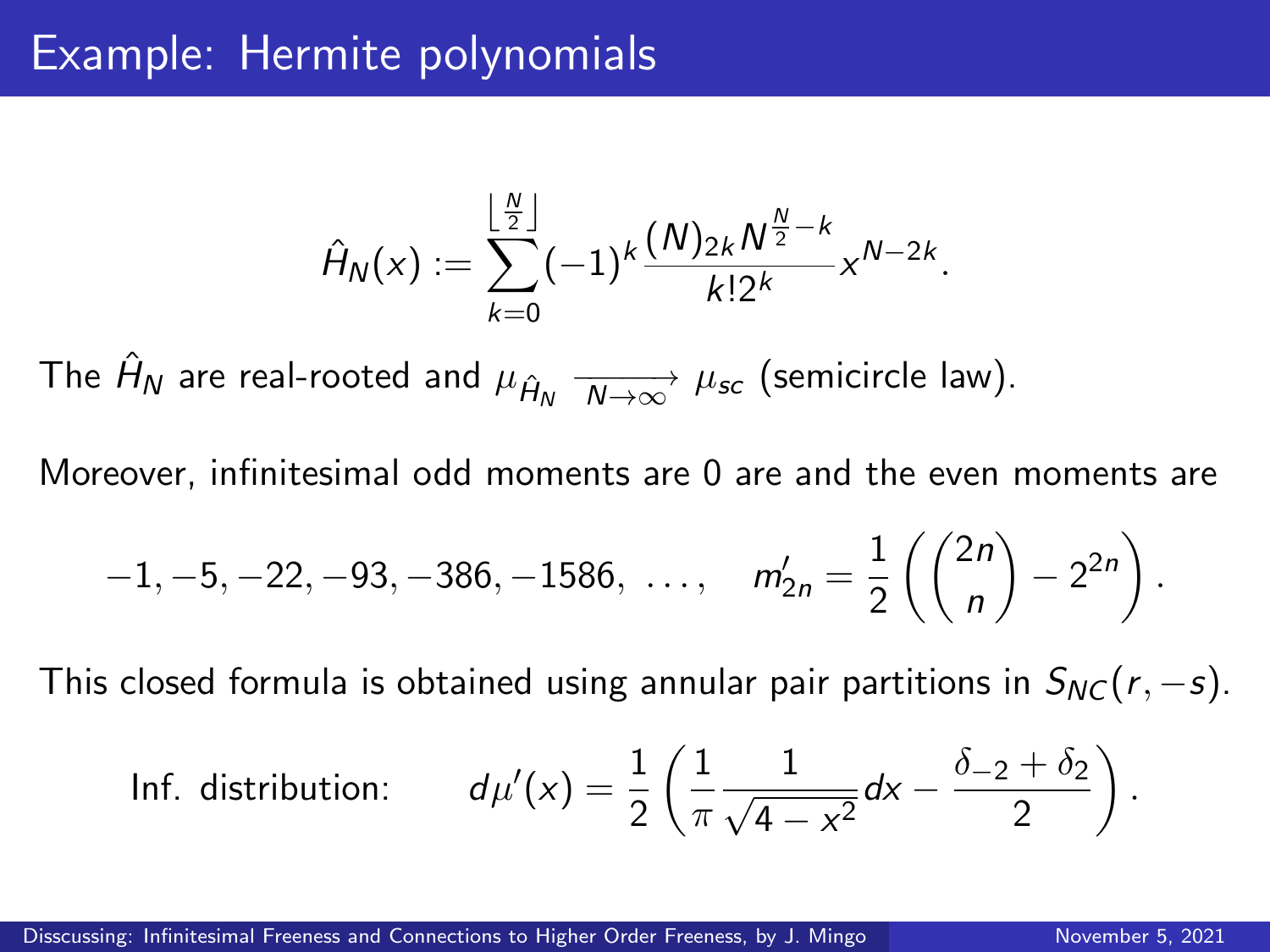$$
L_N^{(\alpha)}(x) := \sum_{k=0}^N \frac{(-x)^k (N+\alpha)_{N-k}}{k!(N-k)!}, \qquad \hat{L}_N^{(\lambda)}(x) := L_N^{((\lambda-1)N)}(Nx)
$$

The  $\hat{L}_N^{(\lambda)}$  $\hat{h}^{(\lambda)}_N$  are real-rooted and  $\hat{L}^{(\lambda)}_N$  $\frac{N}{N}$   $\frac{N}{N\rightarrow\infty}$   $\mu_{MP(\lambda)}$  (Marhenko-Pastur). The infinitesimal moments are

$$
m'_n = \frac{1}{2} \left( \sum_{k=0}^n {n \choose k}^2 \lambda^k - \sum_{k=0}^n {2n \choose 2k} \lambda^k \right) \qquad \forall n \ge 1.
$$

For  $\lambda = 1$  the infinitesimal moments are

$$
-1, -6, -29, -130, -562, -2380, -9949, \ldots
$$

$$
d\mu'(x) = \frac{1}{2} \left( \frac{1}{\pi} \frac{1}{\sqrt{4\lambda - (x - \lambda - 1)^2}} dx - \frac{\delta_{(1+\sqrt{\lambda})^2} + \delta_{(1-\sqrt{\lambda})^2}}{2} \right).
$$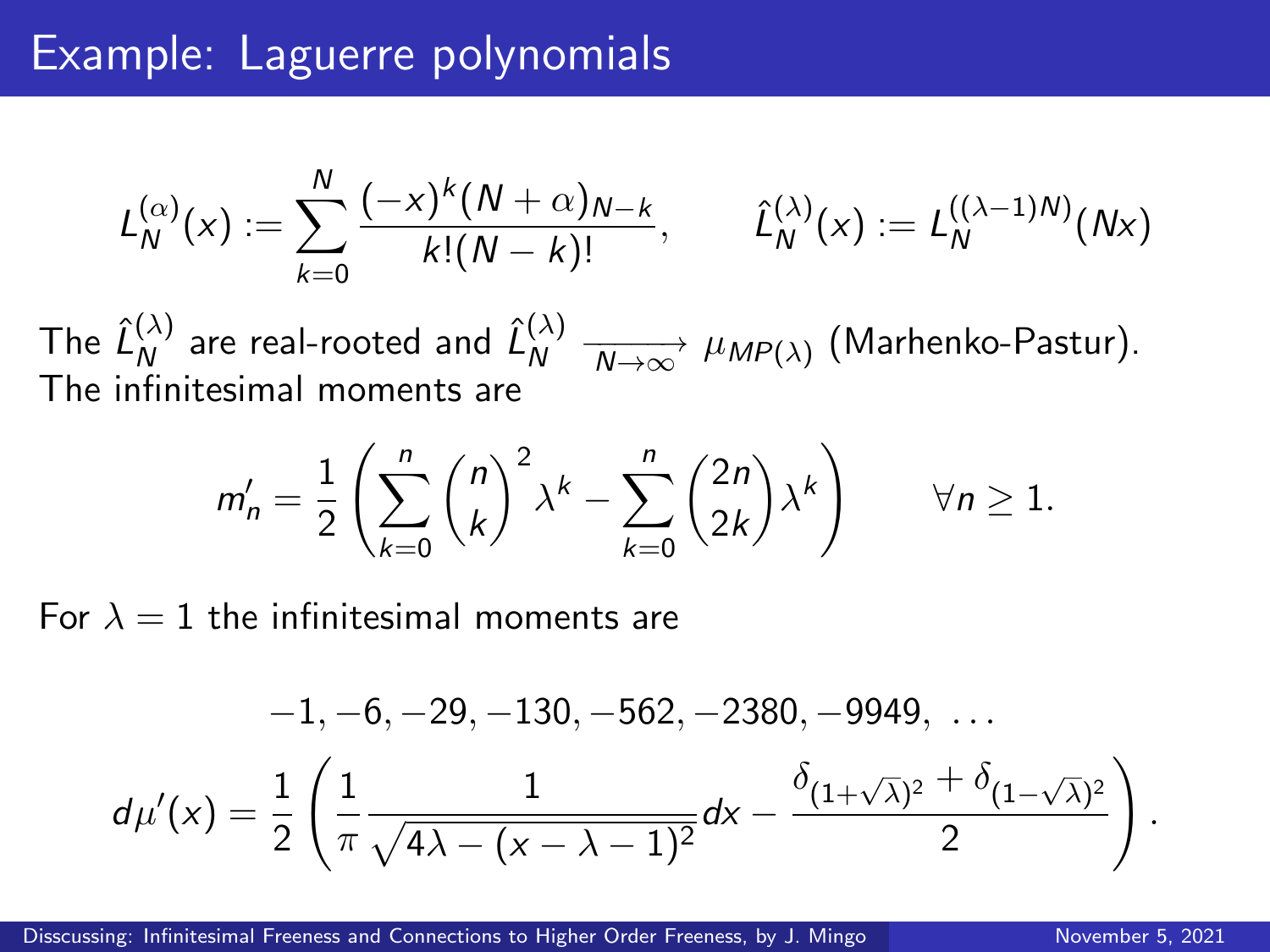## Conclusion

Why the inf. distributions for GOE and Hermite polynomials coincide?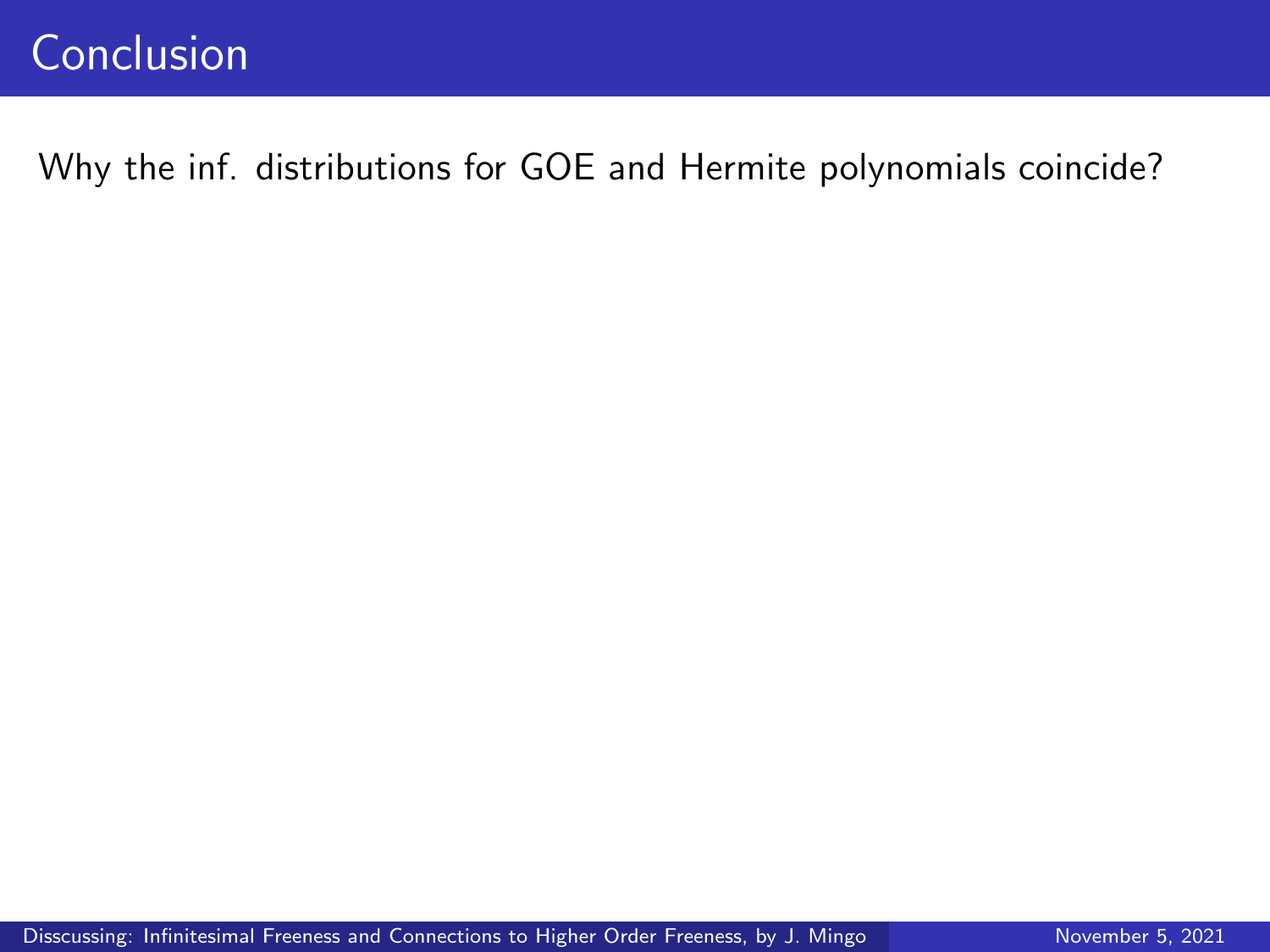## Conclusion

Why the inf. distributions for GOE and Hermite polynomials coincide?

And for the Laguerre and Real Wishart? Is there a general phenomenon?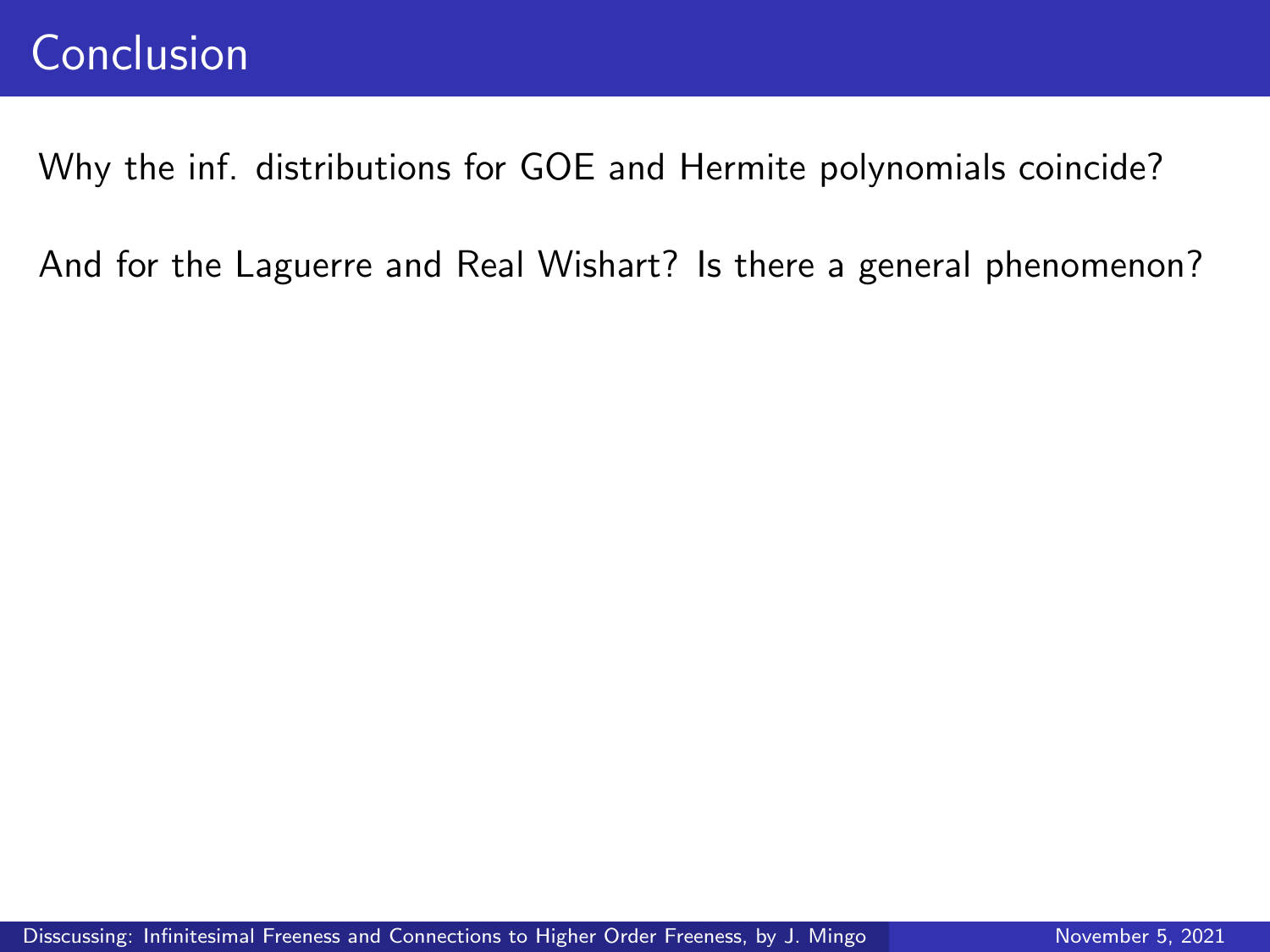Why the inf. distributions for GOE and Hermite polynomials coincide?

And for the Laguerre and Real Wishart? Is there a general phenomenon?

Note, the moments only coincide up the infinitesimal distribution:

| $n \mid GOE$                                                             | Hermite polynomial      |
|--------------------------------------------------------------------------|-------------------------|
| $\frac{1}{2}$   1 + $N^{-1}$                                             | $\mid 1-N^{-1}$         |
| $4\left 2+5N^{-1}+5N^{-2}\right $                                        | $2 - 5N^{-1} + 3N^{-2}$ |
| $6\left 5+22N^{-1}+52N^{-2}+41N^{-3}\right 5-22N^{-1}+32N^{-2}-15N^{-3}$ |                         |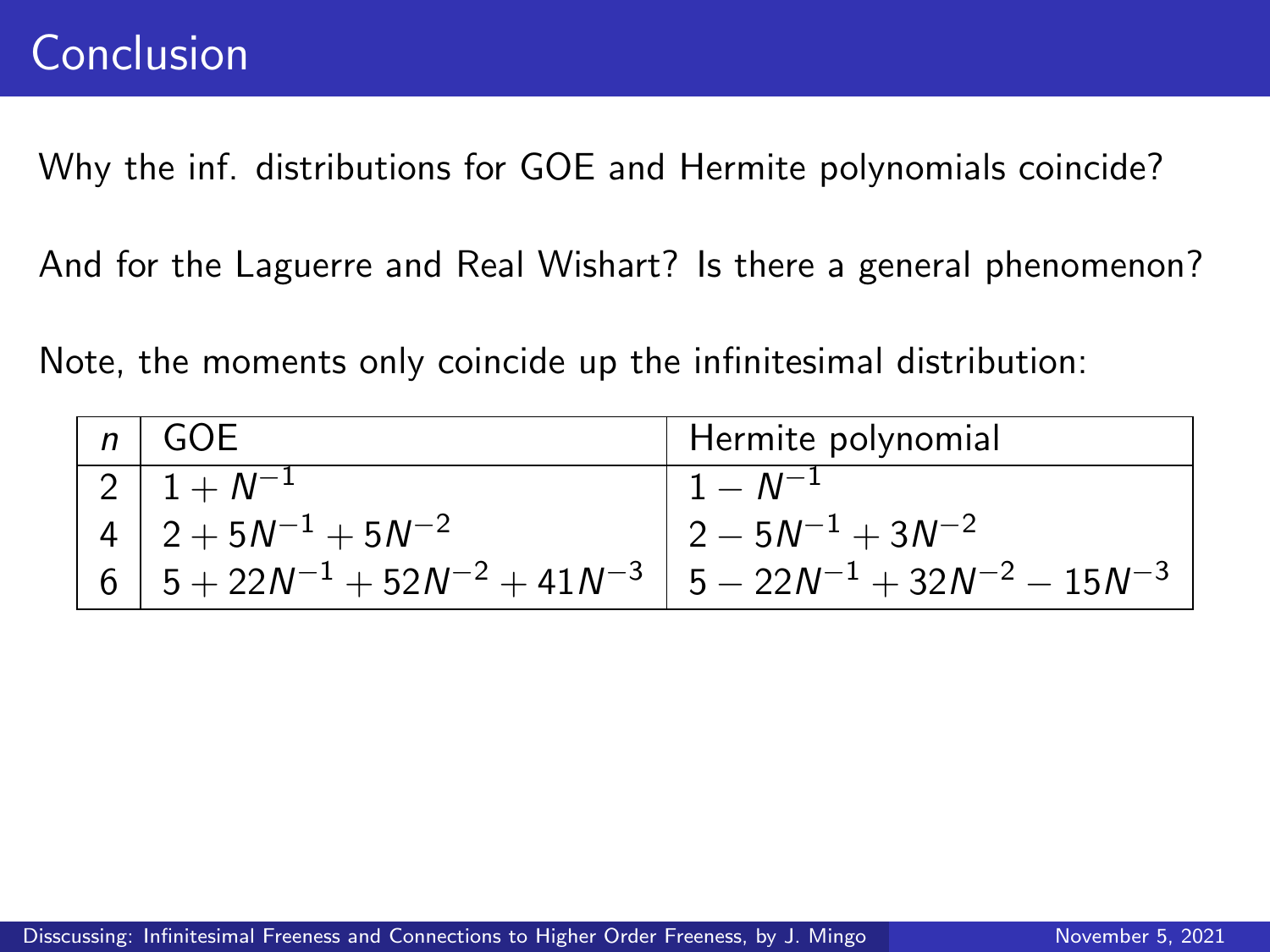Why the inf. distributions for GOE and Hermite polynomials coincide?

And for the Laguerre and Real Wishart? Is there a general phenomenon?

Note, the moments only coincide up the infinitesimal distribution:

| $ n $ GOE                                                                                  | Hermite polynomial               |
|--------------------------------------------------------------------------------------------|----------------------------------|
|                                                                                            | $\mid 1-N^{-1}$                  |
| $\begin{array}{ c c c }\n\hline\n2 & 1 + N^{-1} \\ 4 & 2 + 5N^{-1} + 5N^{-2}\n\end{array}$ | $\left(2-5N^{-1}+3N^{-2}\right)$ |
| $6\left 5+22N^{-1}+52N^{-2}+41N^{-3}\right 5-22N^{-1}+32N^{-2}-15N^{-3}$                   |                                  |

So, what is going on there?